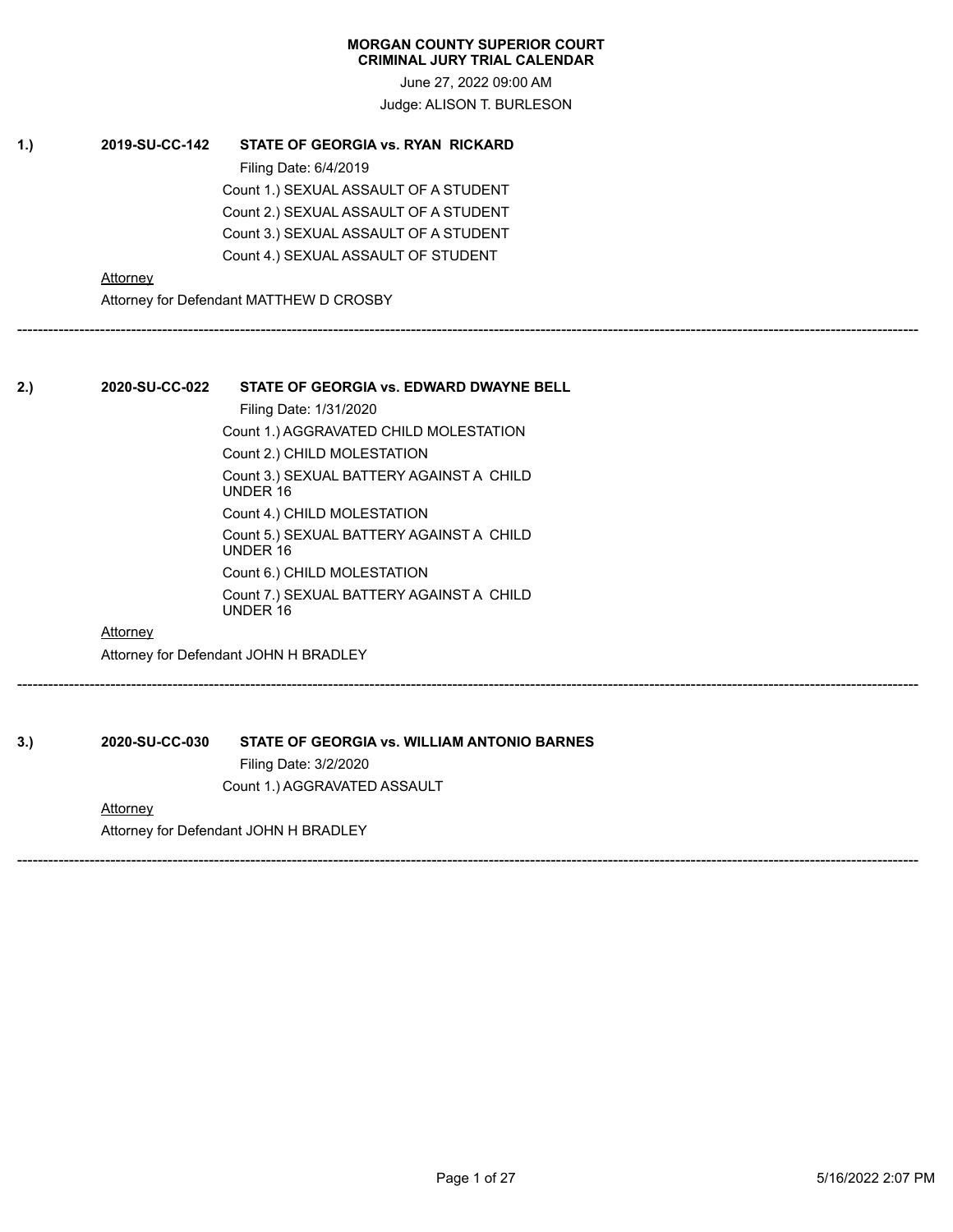June 27, 2022 09:00 AM Judge: ALISON T. BURLESON

------------------------------------------------------------------------------------------------------------------------------------------------------------------------------

------------------------------------------------------------------------------------------------------------------------------------------------------------------------------

# **4.) 2020-SU-CC-039 STATE OF GEORGIA vs. MAYNARD MOSES RAY**

Filing Date: 3/2/2020

Count 1.) BURGLARY IN THE FIRST DEGREE Count 2.) BURGLARY IN THE FIRST DEGREE

Count 3.) ARSON IN THE FIRST DEGREE

Count 4.) CRIMINAL DAMAGE TO PROPERTY IN THE SECOND DEGREE

Count 5.) CRUELTY TO CHILDREN IN THE FIRST DEGREE

Count 6.) CRUELTY TO CHILDREN IN THE SECOND **DEGREE** 

# **Attorney**

Attorney for Defendant KERI FOSTER THOMPSON

**5.) 2020-SU-CC-175 STATE OF GEORGIA vs. DARRON J JOHNSON**

Filing Date: 10/20/2020 Count 1.) FLEEING OR ATTEMPTING TO ELUDE A POLICE OFFICER Count 2.) FLEEING OR ATTEMPTING TO ELUDE A POLICE OFFICER Count 3.) POSSESSION OF MARIJUANA LESS THAN AN OUNCE Count 4.) OBSTRUCTION OF AN OFFICER Count 5.) DRIVING WHILE LICENSE SUSPENDED Count 6.) RECKLESS DRIVING Count 7.) FAILURE TO MAINTAIN LANE Count 8.) FAILURE TO STOP AT STOP SIGN

# **Attorney**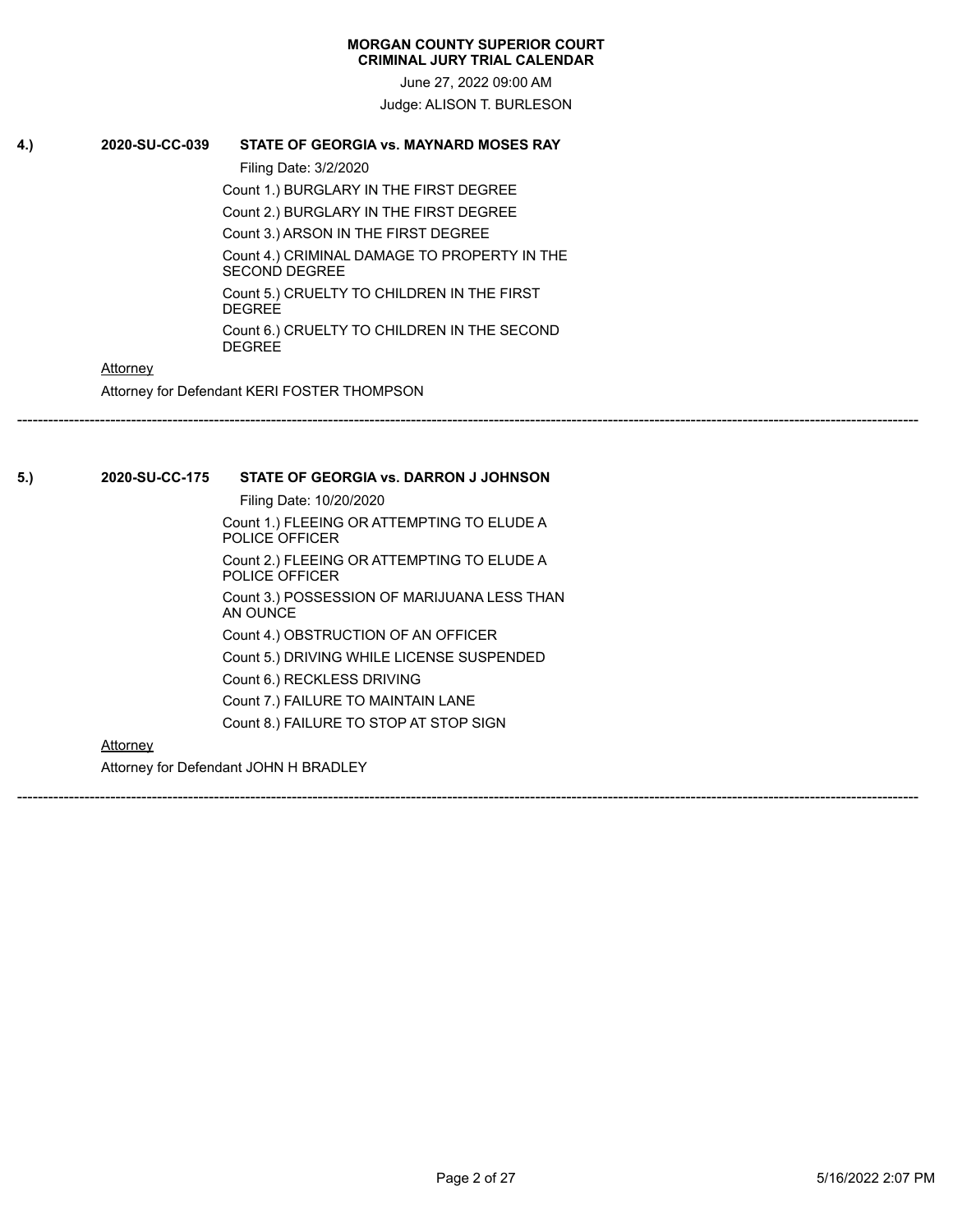June 27, 2022 09:00 AM Judge: ALISON T. BURLESON

**6.) 2020-SU-CC-178 STATE OF GEORGIA vs. JOSEPH PETERSON**

Filing Date: 10/20/2020 Count 1.) FLEEING OR ATTEMPTING TO ELUDE A POLICE OFFICER Count 2.) POSSESSION OF A SCHEDULE I CONTROLLED SUBSTANCE Count 3.) POSSESSION OF METHAMPHETAMINE Count 4.) POSSESSION OF MARIJUANA LESS THAN AN OUNCE Count 5.) POSSESSION OF DRUG RELATED OBJECTS Count 6.) RECKLESS DRIVING Count 7.) DRIVING WHILE LICENSE SUSPENDED Count 8.) SPEEDING Count 10.) POSSESSION OF FIREARM BY CONVICTED FELON

# **Attorney**

Attorney for Defendant MICHAEL FULCHER

| 7.) | 2020-SU-CC-178 | <b>STATE OF GEORGIA vs. ANGEL JENICE WOOD</b> |  |
|-----|----------------|-----------------------------------------------|--|
|     |                | Filing Date: 10/20/2020                       |  |

Count 3.) POSSESSION OF METHAMPHETAMINE Count 9.) POSSESSION OF DRUG RELATED OBJECTS

------------------------------------------------------------------------------------------------------------------------------------------------------------------------------

------------------------------------------------------------------------------------------------------------------------------------------------------------------------------

------------------------------------------------------------------------------------------------------------------------------------------------------------------------------

# **Attorney**

Attorney for Defendant JOHN H BRADLEY

**8.) 2020-SU-CC-199 STATE OF GEORGIA vs. KEMONICA MCGEE**

Filing Date: 10/20/2020 Count 1.) POSSESSION OF MARIJUANA MORE THAN AN OUNCE Count 2.) FAILURE TO MAINTAIN LANE Count 3.) OPEN CONTAINER

# **Attorney**

Attorney for Defendant DENNIS R SCHEIB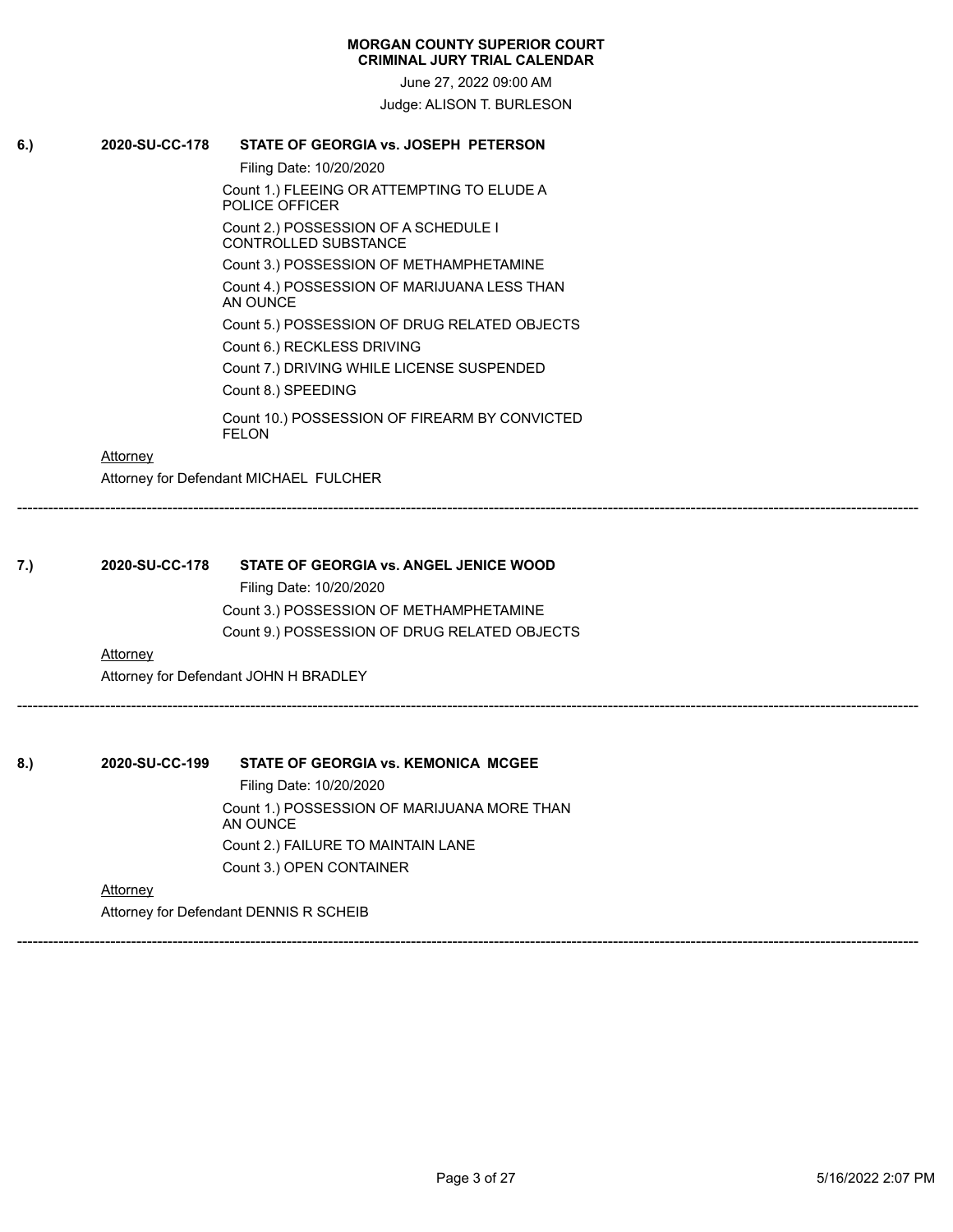June 27, 2022 09:00 AM Judge: ALISON T. BURLESON

------------------------------------------------------------------------------------------------------------------------------------------------------------------------------

------------------------------------------------------------------------------------------------------------------------------------------------------------------------------

------------------------------------------------------------------------------------------------------------------------------------------------------------------------------

# **9.) 2020-SU-CC-218 STATE OF GEORGIA vs. DARRON J JOHNSON**

Filing Date: 11/3/2020 Count 1.) THEFT BY RECEIVING PROPERTY STOLEN IN ANOTHER STATE Count 2.) DRIVING WHILE LICENSE SUSPENDED Count 3.) WINDOW TINT VIOLATION Count 4.) FAILURE TO WEAR SEAT SAFETLY BELT

**Attorney** 

Attorney for Defendant JOHN H BRADLEY

# **10.) 2021-SU-CC-050 STATE OF GEORGIA vs. BOBBY LEE ROBERSON**

Filing Date: 3/1/2021 Count 1.) ENTERING AN AUTOMOBILE Count 2.) ENTERING AN AUTOMOBILE Count 3.) ENTERING AN AUTOMOBILE Count 4.) ENTERING AN AUTOMOBILE

# **Attorney**

Attorney for Defendant MARTIN C PUETZ

**11.) 2021-SU-CC-052 STATE OF GEORGIA vs. ANTHONY JAMES RACKLEY**

Filing Date: 3/1/2021 Count 1.) BURGLARY IN THE FIRST DEGREE Count 2.) THEFT BY TAKING

# **Attorney**

Attorney for Defendant TIMOTHY L LAM

**12.) 2021-SU-CC-056 STATE OF GEORGIA vs. DIKEYNIAN TYSHOUN FLOYD** Filing Date: 3/1/2021 Count 1.) CRIMINAL ATTEMPT TO COMMIT A FELONY Count 2.) FORGERY OF A FINANCIAL TRANSACTION CARD Count 3.) IMPROPER USE OF DRIVERS LICENSE

**Attorney** 

Attorney for Defendant JOHN H BRADLEY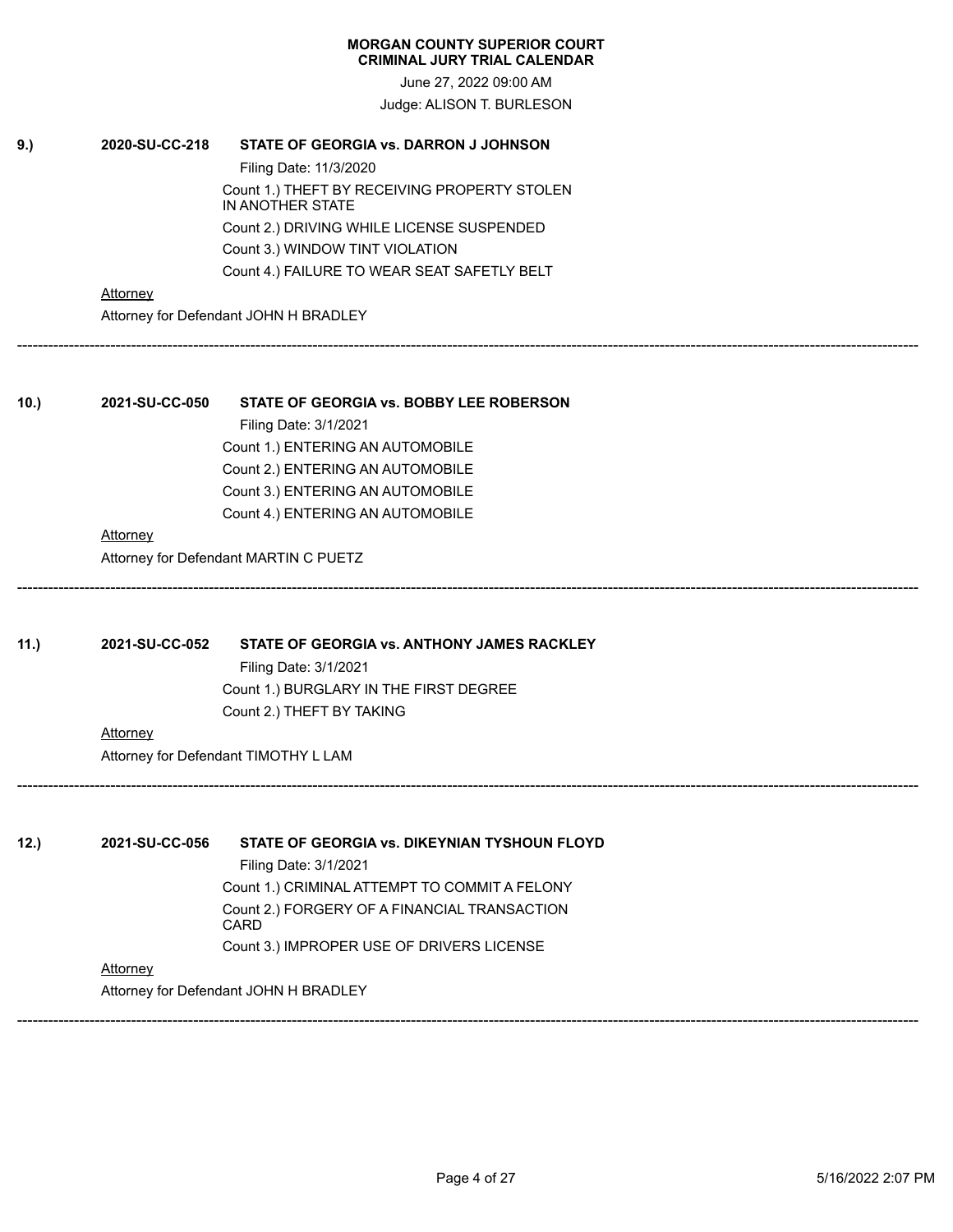June 27, 2022 09:00 AM

Judge: ALISON T. BURLESON

------------------------------------------------------------------------------------------------------------------------------------------------------------------------------

------------------------------------------------------------------------------------------------------------------------------------------------------------------------------

# **13.) 2021-SU-CC-057 STATE OF GEORGIA vs. KALIQ RAHSHAN WARES** Filing Date: 3/1/2021

Count 1.) POSSESSION OF MARIJUANA WITH INTENT TO DISTRIBUTE Count 2.) POSSESSION OF FIREARM DURING COMMISSION OF A FELONY

**Attorney** 

Attorney for Defendant BETRICE A SCOTT

**14.) 2021-SU-CC-060 STATE OF GEORGIA vs. ADRIAN DARNYELL WESTON** Filing Date: 3/1/2021 Count 1.) MURDER Count 2.) FELONY MURDER Count 3.) AGGRAVATED ASSAULT

**Attorney** 

Attorney for Defendant TERI L DOEPKE

| 15. | 2021-SU-CC-061  | STATE OF GEORGIA vs. AARON LAMONT JENKINS                    |
|-----|-----------------|--------------------------------------------------------------|
|     |                 | Filing Date: 3/1/2021                                        |
|     |                 | Count 1.) AGGRAVATED ASSAULT ON A PEACE<br><b>OFFICER</b>    |
|     |                 | Count 2.) AGGRAVATED ASSAULT ON A PEACE<br>OFFICER           |
|     |                 | Count 3.) OBSTRUCTION OF AN OFFICER                          |
|     |                 | Count 4.) OBSTRUCTION OF AN OFFICER                          |
|     |                 | Count 5.) FLEEING OR ATTEMPTING TO ELUDE A<br>POLICE OFFICER |
|     |                 | Count 6.) FLEEING OR ATTEMPTING TO ELUDE A<br>POLICE OFFICER |
|     | <b>Attorney</b> |                                                              |
|     |                 | Attorney for Defendant RYAN J SWINGLE                        |
|     |                 |                                                              |
|     |                 |                                                              |
| 16. | 2021-SU-CC-064  | STATE OF GEORGIA vs. QUINTAVIOUS DAVON BENTON                |
|     |                 | Filing Date: 3/1/2021                                        |
|     |                 | Count 1.) ENTICING A CHILD FOR INDECENT<br><b>PURPOSES</b>   |
|     |                 | Count 2.) ENTICING A CHILD FOR INDECENT<br><b>PURPOSES</b>   |
|     | Attorney        |                                                              |
|     |                 | Attorney for Defendant BRADLEY D MOODY                       |
|     |                 |                                                              |
|     |                 |                                                              |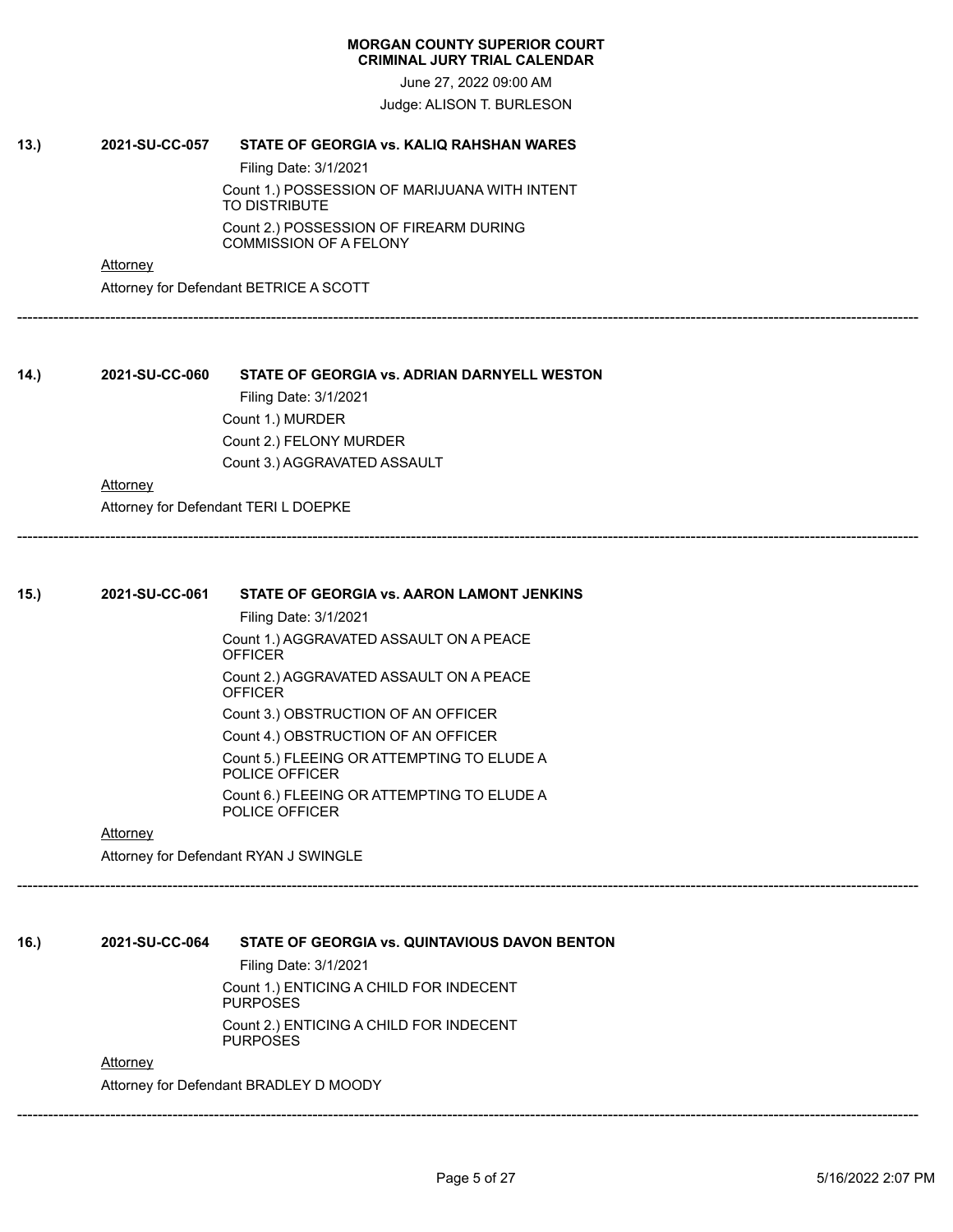June 27, 2022 09:00 AM Judge: ALISON T. BURLESON

| 17.) | 2021-SU-CC-072  | STATE OF GEORGIA vs. RICO JERMAINE COOPER                             |
|------|-----------------|-----------------------------------------------------------------------|
|      |                 | Filing Date: 3/1/2021                                                 |
|      |                 | Count 1.) POSSESSION OF METHAMPHETAMINE                               |
|      |                 | Count 2.) CROSSING THE GUARD LINE WITH<br><b>CONTRABAND</b>           |
|      |                 | Count 3.) TAMPERING WITH EVIDENCE                                     |
|      |                 | Count 4.) POSSESSION OF MARIJUANA LESS THAN<br>AN OUNCE               |
|      |                 | Count 5.) POSSESSION OF DRUG RELATED OBJECTS                          |
|      | Attorney        |                                                                       |
|      |                 | Attorney for Defendant JAMES W SMITH                                  |
|      |                 |                                                                       |
| 18.) | 2021-SU-CC-077  | STATE OF GEORGIA vs. CRYSTAL RENEE LIGHTSEY                           |
|      |                 | Filing Date: 3/1/2021<br>Count 3.) THEFT BY RECEIVING STOLEN PROPERTY |
|      | <b>Attorney</b> |                                                                       |
|      |                 | Attorney for Defendant MICHAEL FULCHER                                |
|      |                 |                                                                       |
| 19.) | 2021-SU-CC-078  | STATE OF GEORGIA vs. RICTAVIAN DESMON OGLESBY                         |
|      |                 | Filing Date: 3/1/2021                                                 |
|      |                 | Count 1.) BURGLARY IN THE FIRST DEGREE                                |
|      |                 | Count 2.) THEFT BY TAKING                                             |
|      | <b>Attorney</b> |                                                                       |
|      |                 | Attorney for Defendant JOHN H BRADLEY                                 |
|      |                 |                                                                       |
| 20.) | 2021-SU-CC-078  | STATE OF GEORGIA vs. QUINNTYLIS DEMARCUS TEASLEY                      |
|      |                 | Filing Date: 3/1/2021                                                 |
|      |                 | Count 1.) BURGLARY IN THE FIRST DEGREE                                |
|      |                 | Count 2.) THEFT BY TAKING                                             |
|      | Attorney        |                                                                       |
|      |                 | Attorney for Defendant JOHN H BRADLEY                                 |
|      |                 |                                                                       |
| 21.) | 2021-SU-CC-092  | STATE OF GEORGIA vs. JED DASHER                                       |
|      |                 | Filing Date: 5/14/2021<br>Count 1.) OBSTRUCTION OF AN OFFICER         |
|      | Attorney        |                                                                       |
|      |                 | Attorney for Defendant JOHN H BRADLEY                                 |
|      |                 |                                                                       |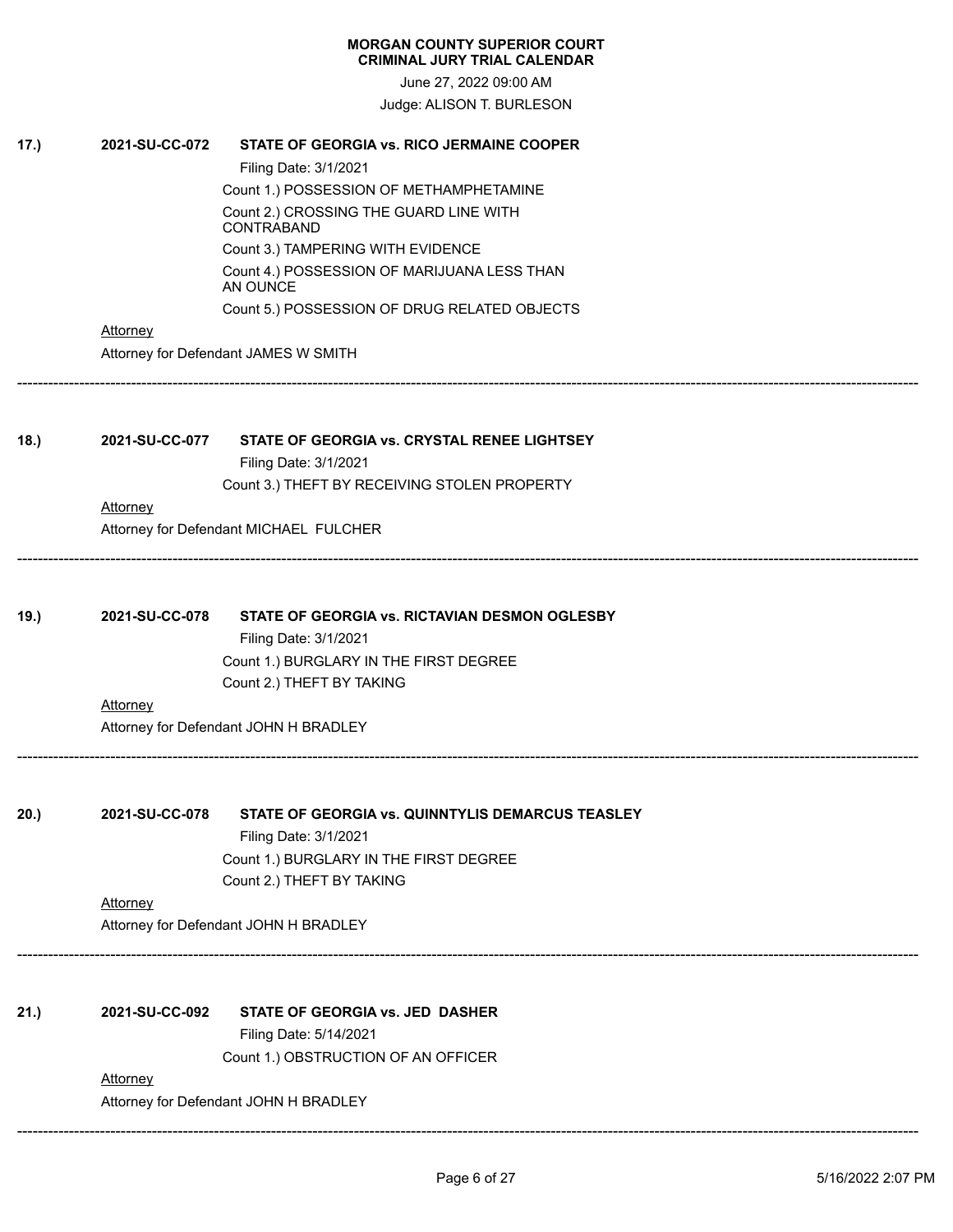June 27, 2022 09:00 AM

Judge: ALISON T. BURLESON

------------------------------------------------------------------------------------------------------------------------------------------------------------------------------

------------------------------------------------------------------------------------------------------------------------------------------------------------------------------

------------------------------------------------------------------------------------------------------------------------------------------------------------------------------

# **22.) 2021-SU-CC-104 STATE OF GEORGIA vs. MICHAEL JERRELL KITCHENS**

Filing Date: 5/14/2021 Count 1.) CRIMINAL DAMAGE TO PROPERTY IN THE SECOND DEGREE

**Attorney** 

Attorney for Defendant JOHN H BRADLEY

# **23.) 2021-SU-CC-116 STATE OF GEORGIA vs. CATHERINE ELIZABETH BURROUGHS**

Filing Date: 5/20/2021 Count 1.) FLEEING OR ATTEMPTING TO ELUDE A POLICE OFFICER Count 2.) FLEEING OR ATTEMPTING TO ELUDE A POLICE OFFICER Count 3.) THEFT BY RECEIVING STOLEN PROPERTY Count 4.) RECKLESS DRIVING Count 5.) IMPROPER DRIVING ON DIVIDED HIGHWAY Count 6.) FAILURE TO WEAR SEAT SAFETY BELT

# Attorney

Attorney for Defendant JOHN H BRADLEY

# **24.) 2021-SU-CC-126 STATE OF GEORGIA vs. DAMARCUS TREYVONE PEEK**

Filing Date: 5/20/2021 Count 1.) ARMED ROBBERY Count 2.) CRIMINAL ATTEMPT TO COMMIT A FELONY Count 3.) ROBBERY BY INTIMIDATION

# **Attorney**

Attorney for Defendant JOHN H BRADLEY

**25.) 2021-SU-CC-128 STATE OF GEORGIA vs. ERIC ASHLEY HOLLAND**

Filing Date: 5/20/2021 Count 1.) CHILD MOLESTATION Count 2.) SEXUAL BATTERY AGAINST A CHILD UNDER 16 Count 3.) CHILD MOLESTATION Count 4.) SEXUAL BATTERY AGAINST A CHILD UNDER 16

# **Attorney**

Attorney for Defendant RYAN J SWINGLE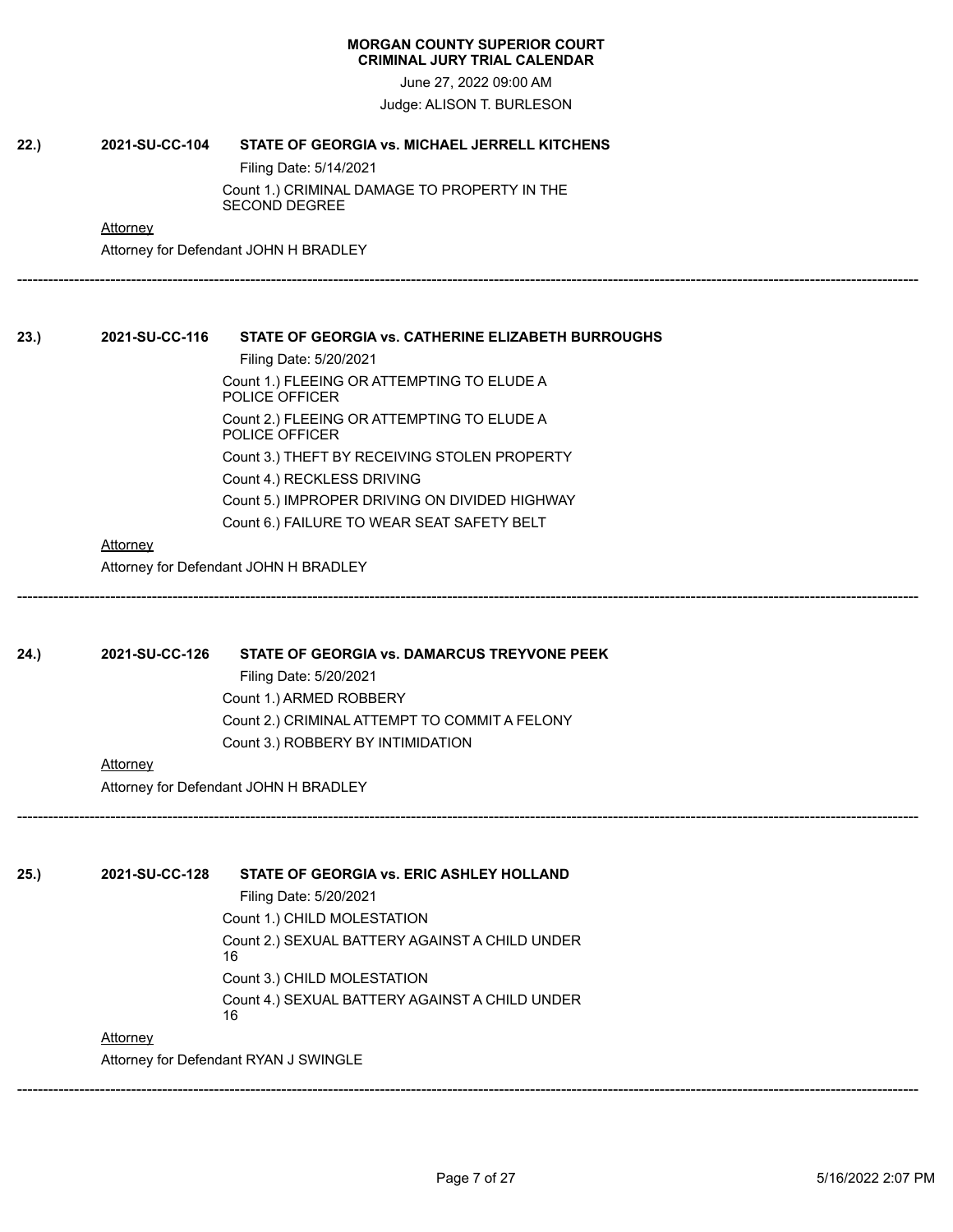June 27, 2022 09:00 AM Judge: ALISON T. BURLESON

------------------------------------------------------------------------------------------------------------------------------------------------------------------------------

------------------------------------------------------------------------------------------------------------------------------------------------------------------------------

------------------------------------------------------------------------------------------------------------------------------------------------------------------------------

# **26.) 2021-SU-CC-131 STATE OF GEORGIA vs. LEROY NELSON JR** Filing Date: 5/20/2021 Count 1.) AGGRAVATED ASSAULT Count 2.) POSSESSION OF FIREARM BY CONVICTED FELON

### **Attorney**

Attorney for Defendant JUDY KIM

# **27.) 2021-SU-CC-199 STATE OF GEORGIA vs. ROY COATS** Filing Date: 9/7/2021 Count 1.) AGGRAVATED ASSAULT Count 2.) AGGRAVATED ASSAULT

# **Attorney**

Attorney for Defendant JOHN H BRADLEY

# **28.) 2021-SU-CC-207 STATE OF GEORGIA vs. SHANE CALAIS AKIN** Filing Date: 9/7/2021 Count 1.) AGGRAVATED ASSAULT FAMILY VIOLENCE Count 2.) AGGRAVATED ASSAULT FAMILY VIOLENCE

Count 3.) AGGRAVATED ASSAULT FAMILY VIOLENCE Count 4.) BATTERY FAMILY VIOLENCE

# Attorney

Attorney for Defendant BRAD J EVANS

**29.) 2021-SU-CC-209 STATE OF GEORGIA vs. RYAN SCOTT WATKINS** Filing Date: 9/7/2021 Count 1.) FLEEING OR ATTEMPTING TO ELUDE A POLICE OFFICER Count 2.) RECKLESS DRIVING Count 3.) DRIVING WHILE LICENSE SUSPENDED

# Count 4.) SPEEDING

**Attorney** 

Attorney for Defendant JOHN H BRADLEY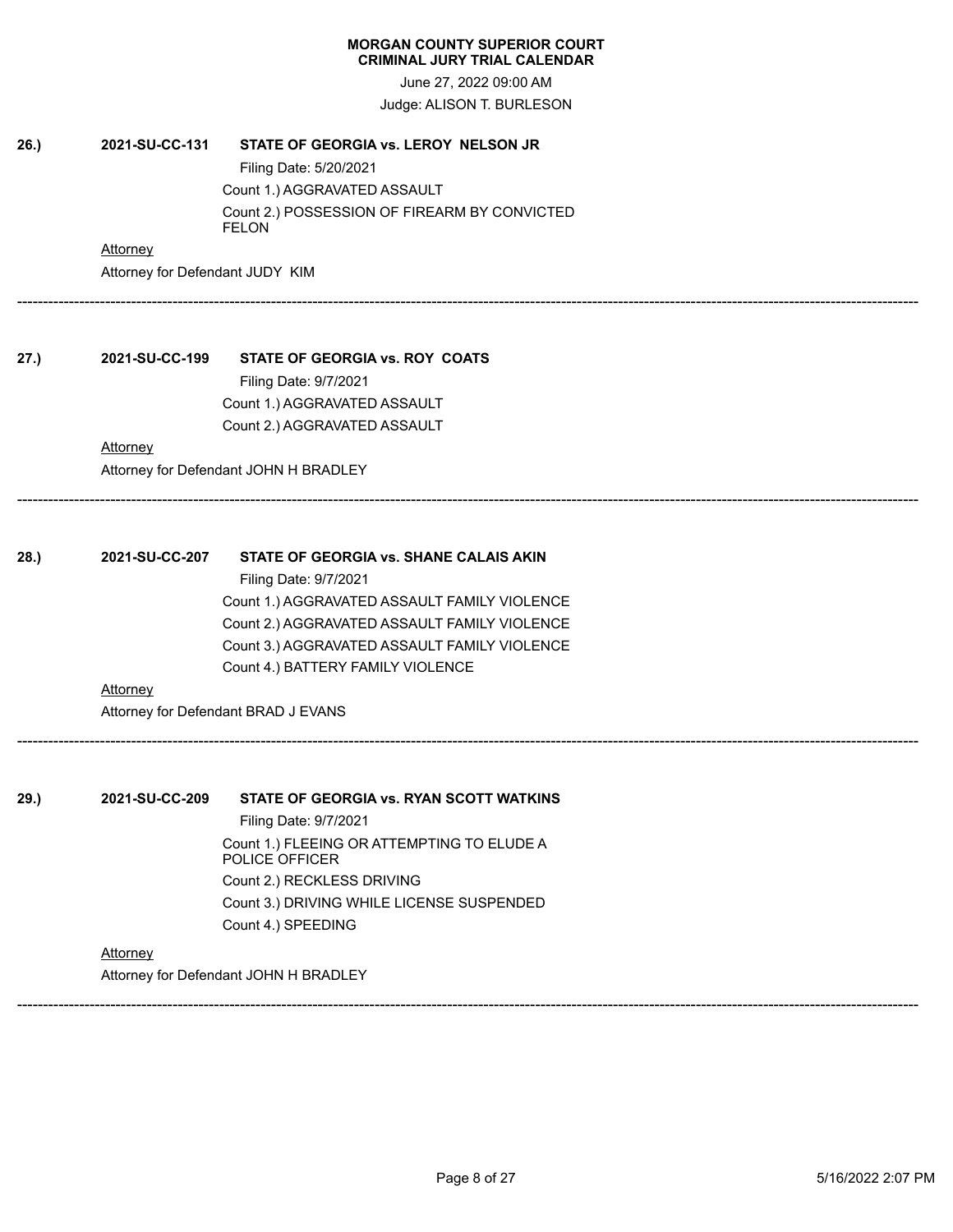June 27, 2022 09:00 AM Judge: ALISON T. BURLESON

------------------------------------------------------------------------------------------------------------------------------------------------------------------------------

------------------------------------------------------------------------------------------------------------------------------------------------------------------------------

------------------------------------------------------------------------------------------------------------------------------------------------------------------------------

------------------------------------------------------------------------------------------------------------------------------------------------------------------------------

**30.) 2021-SU-CC-214 STATE OF GEORGIA vs. CARDOVA JAMAR FORTE**

Filing Date: 9/7/2021 Count 1.) TRAFFICKING IN HEROIN

**Attorney** 

Attorney for Defendant CURTIS L HUBBARD JR

**31.) 2021-SU-CC-233 STATE OF GEORGIA vs. DARMON KAREEN BAILEY** Filing Date: 12/10/2021 Count 1.) DRIVING UNDER THE INFLUENCE Count 2.) DRIVING UNDER THE INFLUENCE Count 3.) ENDANGERING A CHILD WHILE DRIVING UNDER THE INFLUENCE

**32.) 2021-SU-CC-235 STATE OF GEORGIA vs. TORI KANESHA CAMPBELL** Filing Date: 12/10/2021 Count 1.) SIMPLE ASSAULT Count 2.) SIMPLE BATTERY

> **Attorney** Attorney for Defendant JOHN H BRADLEY

**33.) 2021-SU-CC-237 STATE OF GEORGIA vs. TAYLOR O CLAWSON**

Filing Date: 12/10/2021 Count 1.) SPEEDING

Count 2.) SPEEDING

**Attorney** Attorney for Defendant RICHARD T RYCZEK

**34.) 2021-SU-CC-238 STATE OF GEORGIA vs. DAWSON LEE CONN**

Filing Date: 12/10/2021

Count 1.) HOMICIDE BY VEHICLE IN THE SECOND DEGREE Count 2.) FAILURE TO MAINTAIN LANE Count 3.) SPEEDING Count 4.) SPEEDING

**Attorney** 

Attorney for Defendant ROBBIE M BALLARD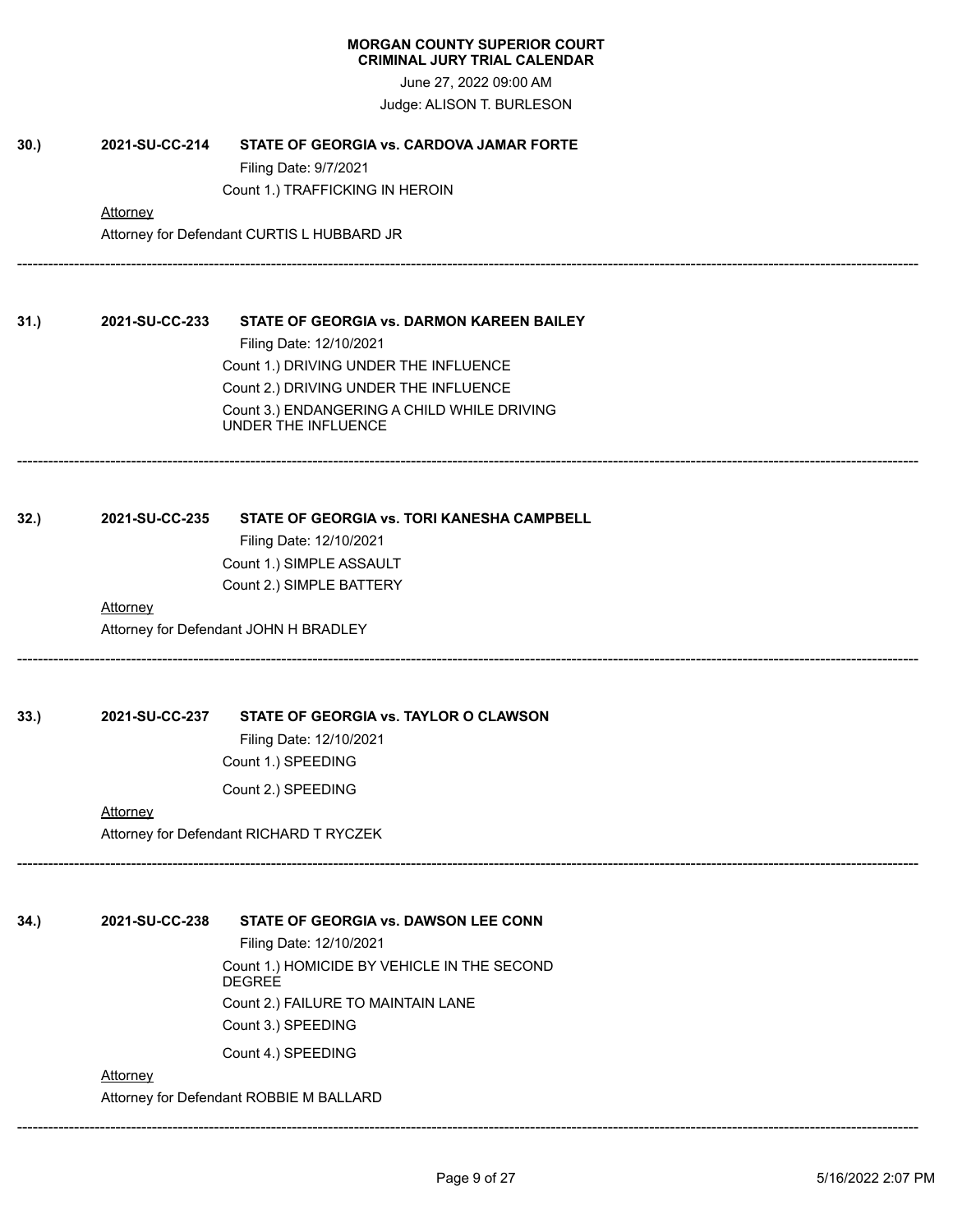June 27, 2022 09:00 AM Judge: ALISON T. BURLESON

------------------------------------------------------------------------------------------------------------------------------------------------------------------------------

------------------------------------------------------------------------------------------------------------------------------------------------------------------------------

------------------------------------------------------------------------------------------------------------------------------------------------------------------------------

------------------------------------------------------------------------------------------------------------------------------------------------------------------------------

**35.) 2021-SU-CC-239 STATE OF GEORGIA vs. KRISTEN EMILIA DEJESUS** Filing Date: 12/10/2021 Count 1.) DRIVING UNDER THE INFLUENCE Count 2.) DRIVING UNDER THE INFLUENCE

# **Attorney**

Attorney for Defendant JOHN H BRADLEY

# **36.) 2021-SU-CC-241 STATE OF GEORGIA vs. MAKIAH ISAIAH GILCHRIST**

Filing Date: 12/10/2021 Count 1.) RECKLESS CONDUCT

**Attorney** Attorney for Defendant JOHN H BRADLEY

# **37.) 2021-SU-CC-245 STATE OF GEORGIA vs. JOSHUA SCOTT HUDSON**

Filing Date: 12/10/2021 Count 1.) DRIVING UNDER THE INFLUENCE Count 2.) DRIVING UNDER THE INFLUENCE Count 3.) ENDANGERING A CHILD WHILE DRIVING UNDER THE INFLUENCE Count 4.) ENDANGERING A CHILD WHILE DRIVING UNDER THE INFLUENCE Count 5.) FAILURE TO MAINTAIN LANE

#### **Attorney**

Attorney for Defendant JOHN H BRADLEY

**38.) 2021-SU-CC-248 STATE OF GEORGIA vs. SHAMAR RAFEAL JOHNSON**

Filing Date: 12/10/2021 Count 1.) POSSESSION OF MARIJUANA LESS THAN AN OUNCE

**Attorney**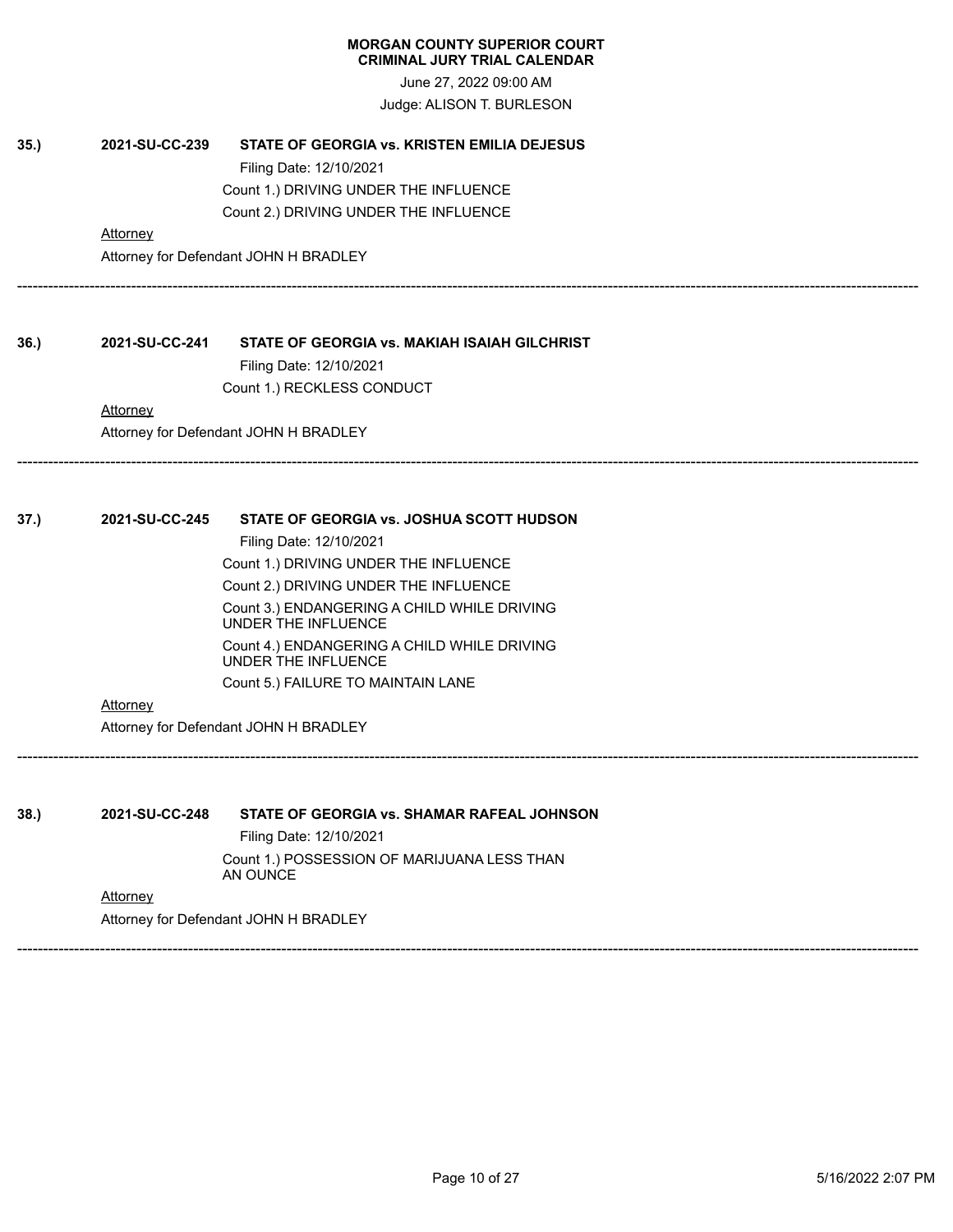June 27, 2022 09:00 AM Judge: ALISON T. BURLESON

**39.) 2021-SU-CC-250 STATE OF GEORGIA vs. ROBERT TRAVIS KILLINGER** Filing Date: 12/10/2021 Count 1.) POSSESSION OF METHAMPHETAMINE Count 2.) POSSESSION OF A SCHEDULE I CONTROLLED SUBSTANCE Count 3.) POSSESSION OF MARIJUANA LESS THAN AN OUNCE Count 4.) POSSESSION OF DRUG RELATED OBJECTS Count 5.) FAILURE TO MAINTAIN LANE

# **Attorney**

Attorney for Defendant JOHN H BRADLEY

**40.) 2021-SU-CC-251 STATE OF GEORGIA vs. JEFFREY THOMAS LEVER** Filing Date: 12/10/2021 Count 1.) POSSESSION OF METHAMPHETAMINE Count 2.) POSSESSION OF DRUG RELATED OBJECTS Count 3.) DRIVING WHILE LICENSE SUSPENDED Count 4.) SPEEDING Count 5.) FAILURE TO WEAR PROTECTIVE GEAR ON A **MOTORCYCLE** ------------------------------------------------------------------------------------------------------------------------------------------------------------------------------

------------------------------------------------------------------------------------------------------------------------------------------------------------------------------

------------------------------------------------------------------------------------------------------------------------------------------------------------------------------

------------------------------------------------------------------------------------------------------------------------------------------------------------------------------

**41.) 2021-SU-CC-258 STATE OF GEORGIA vs. MICHAEL ALLEN NICHOLS** Filing Date: 12/10/2021 Count 1.) DRIVING UNDER THE INFLUENCE Count 2.) DRIVING UNDER THE INFLUENCE

# **Attorney**

Attorney for Defendant JOHN H BRADLEY

**42.) 2021-SU-CC-267 STATE OF GEORGIA vs. CAROL LEE STONE**

Filing Date: 12/10/2021 Count 1.) SIMPLE BATTERY

# **Attorney**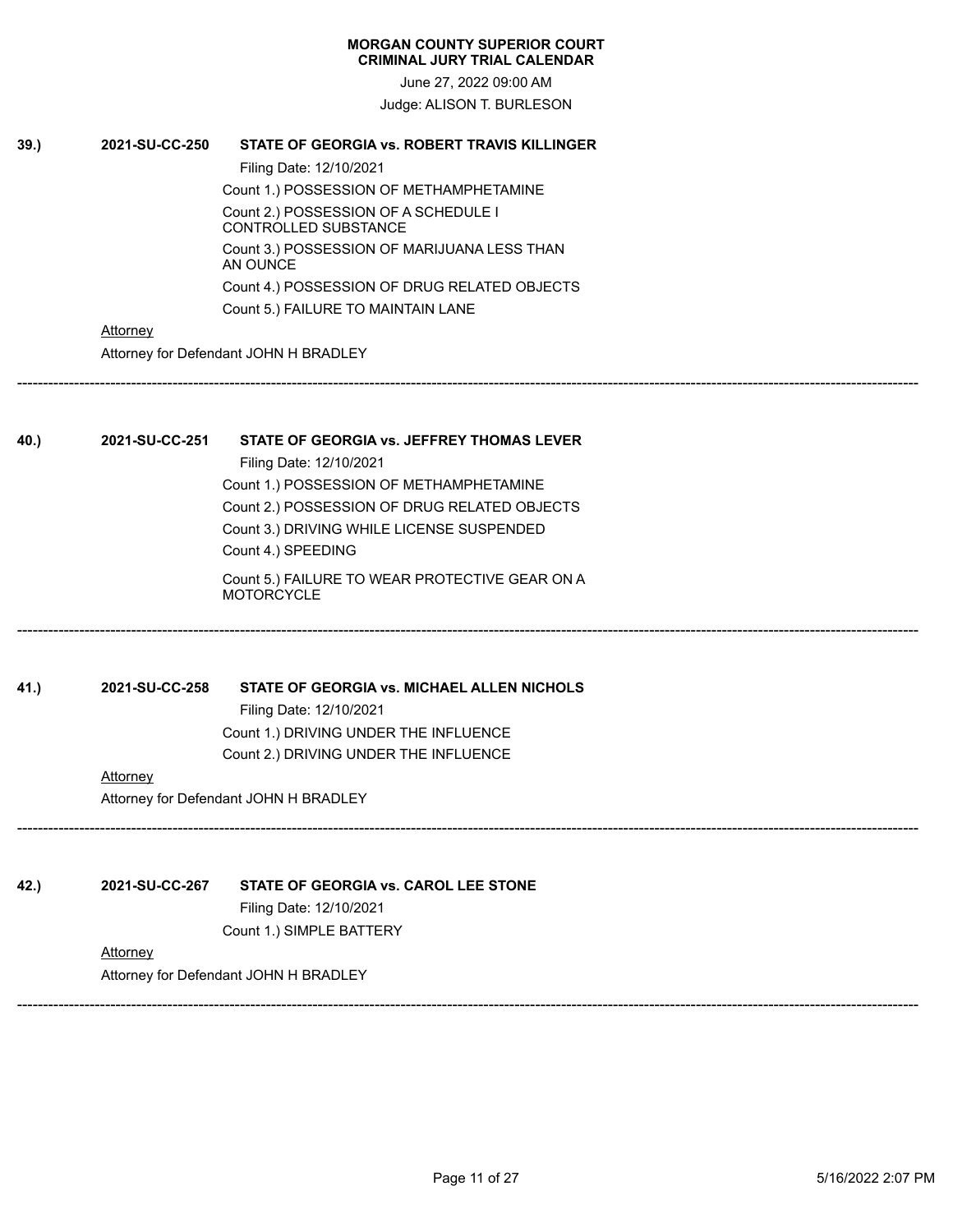June 27, 2022 09:00 AM Judge: ALISON T. BURLESON

| 43.) | 2021-SU-CC-276 | STATE OF GEORGIA vs. DELANIUS QUINTREL DORSEY                              |
|------|----------------|----------------------------------------------------------------------------|
|      |                | Filing Date: 12/14/2021                                                    |
|      |                | Count 1.) AGGRAVATED ASSAULT                                               |
|      |                | Count 2.) AGGRAVATED BATTERY                                               |
|      | Attorney       |                                                                            |
|      |                | Attorney for Defendant JAMES W SMITH                                       |
|      |                |                                                                            |
| 44.) | 2021-SU-CC-277 | STATE OF GEORGIA vs. ROOSEVELT TIMOTHY MOORE                               |
|      |                | Filing Date: 12/14/2021                                                    |
|      |                | Count 1.) THEFT BY DECEPTION                                               |
|      |                | Count 2.) FINANCIAL TRANSACTION CARD FRAUD                                 |
|      |                |                                                                            |
| 45.) | 2021-SU-CC-278 | STATE OF GEORGIA vs. JOEL JACOBS MASSEY                                    |
|      |                | Filing Date: 12/14/2021                                                    |
|      |                | Count 1.) VOLUNTARY MANSLAUGHTER                                           |
|      |                | Count 2.) INVOLUNTARY MANSLAUGHTER                                         |
|      |                | Count 3.) AGGRAVATED ASSAULT                                               |
|      |                | Count 4.) RECKLESS DRIVING                                                 |
| 46.) | 2021-SU-CC-280 | STATE OF GEORGIA vs. LAKESHA LATAY HOWIE                                   |
|      |                | Filing Date: 12/14/2021                                                    |
|      |                | Count 1.) IDENTITY FRAUD                                                   |
|      |                | Count 2.) FORGERY IN THE FIRST DEGREE                                      |
|      |                | Count 3.) FORGERY IN THE FIRST DEGREE                                      |
|      |                | Count 4.) FORGERY IN THE FIRST DEGREE                                      |
|      |                | Count 5.) FORGERY IN THE FIRST DEGREE                                      |
|      |                | Count 6.) FORGERY IN THE FIRST DEGREE                                      |
|      |                | Count 7.) FORGERY IN THE FIRST DEGREE                                      |
|      |                | Count 8.) DRIVING UNDER THE INFLUENCE (PER SE)                             |
|      |                | Count 9.) DRIVING UNDER THE INFLUENCE (PER SE)                             |
|      |                | Count 10.) GIVING FALSE INFORMATION TO A LAW<br><b>ENFORCEMENT OFFICER</b> |
|      |                | Count 11.) FAILURE TO MAINTAIN LANE                                        |
|      |                | Count 12.) DRIVING WITHOUT A LICENSE                                       |
|      |                |                                                                            |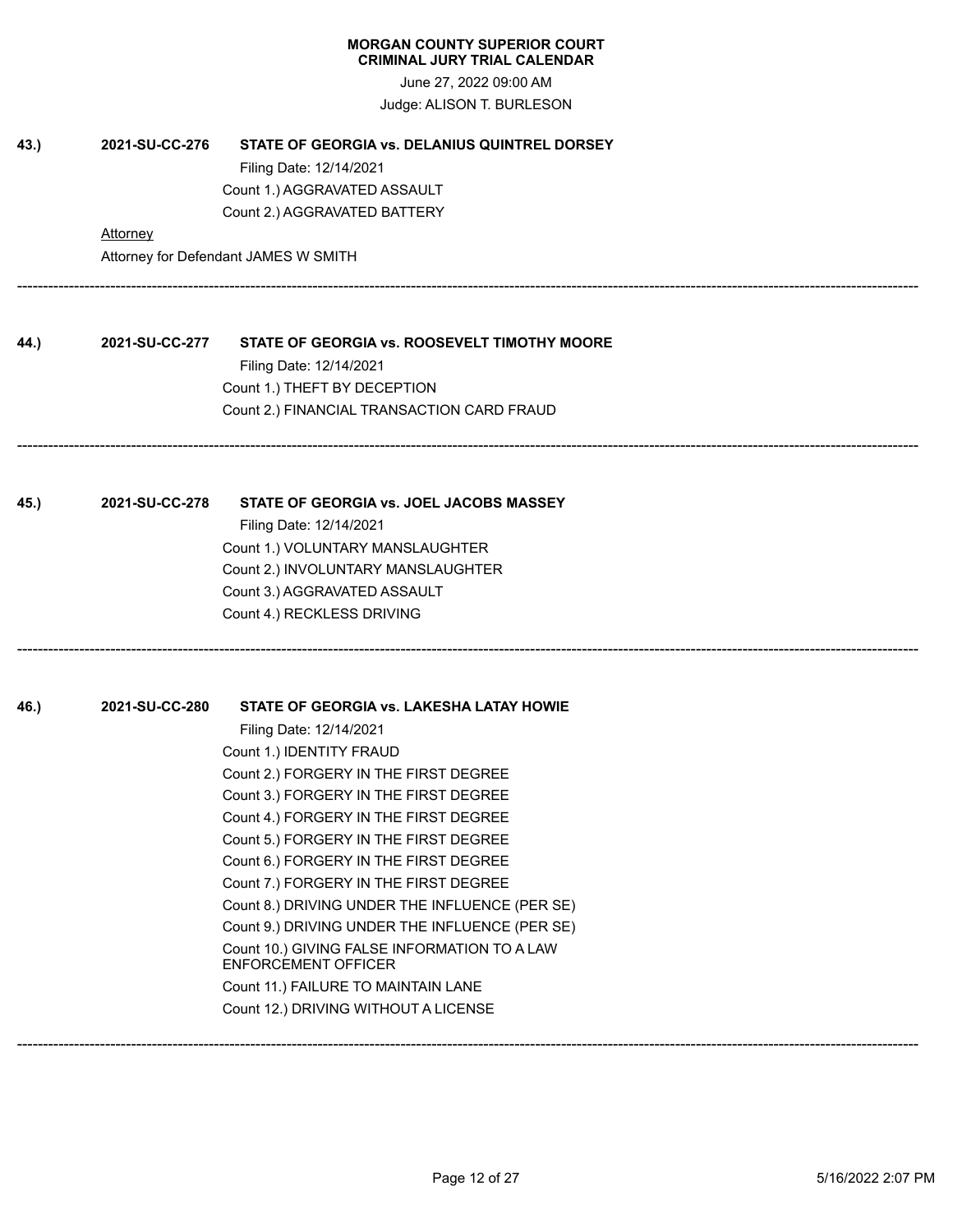June 27, 2022 09:00 AM Judge: ALISON T. BURLESON

------------------------------------------------------------------------------------------------------------------------------------------------------------------------------

# **47.) 2021-SU-CC-281 STATE OF GEORGIA vs. PEDRO ALFREDO ORTIZ**

Filing Date: 12/14/2021 Count 1.) TRAFFICKING METHAMPHETAMINE OR AMPHETAMINE Count 2.) POSSESSION OF METHAMPHETAMINE WITH INTENT TO DISTRIBUTE Count 3.) POSSESSION OF MARIJUANA LESS THAN AN OUNCE Count 4.) POSSESSION OF DRUG RELATED OBJECTS Count 5.) FAILURE TO MAINTAIN LANE

# **Attorney**

Attorney for Defendant MICHAEL FULCHER

**48.) 2021-SU-CC-282 STATE OF GEORGIA vs. CHARLIE LEVERETTE JR** Filing Date: 12/14/2021 Count 1.) POSSESSION OF COCAINE WITH INTENT TO **DISTRIBUTE** 

> Count 2.) POSSESSION OF ALPRAZOLAM Count 3.) POSSESSION OF MARIJUANA LESS THAN AN OUNCE Count 4.) DRIVING UNDER THE INFLUENCE Count 5.) ENDANGERING A CHILD WHILE DRIVING UNDER THE INFLUENCE Count 6.) ENDANGERING A CHILD WHILE DRIVING UNDER THE INFLUENCE Count 7.) RECKLESS DRIVING

Count 8.) FAILURE TO MAINTAIN LANE

Count 9.) OPEN CONTAINER

# **Attorney**

Attorney for Defendant BRAD J EVANS

**49.) 2022-SU-CC-001 STATE OF GEORGIA vs. CARMIN ALEAN BRADDY** Filing Date: 2/8/2022 Count 1.) SIMPLE BATTERY FAMILY VIOLENCE Count 2.) DISORDERLY CONDUCT

------------------------------------------------------------------------------------------------------------------------------------------------------------------------------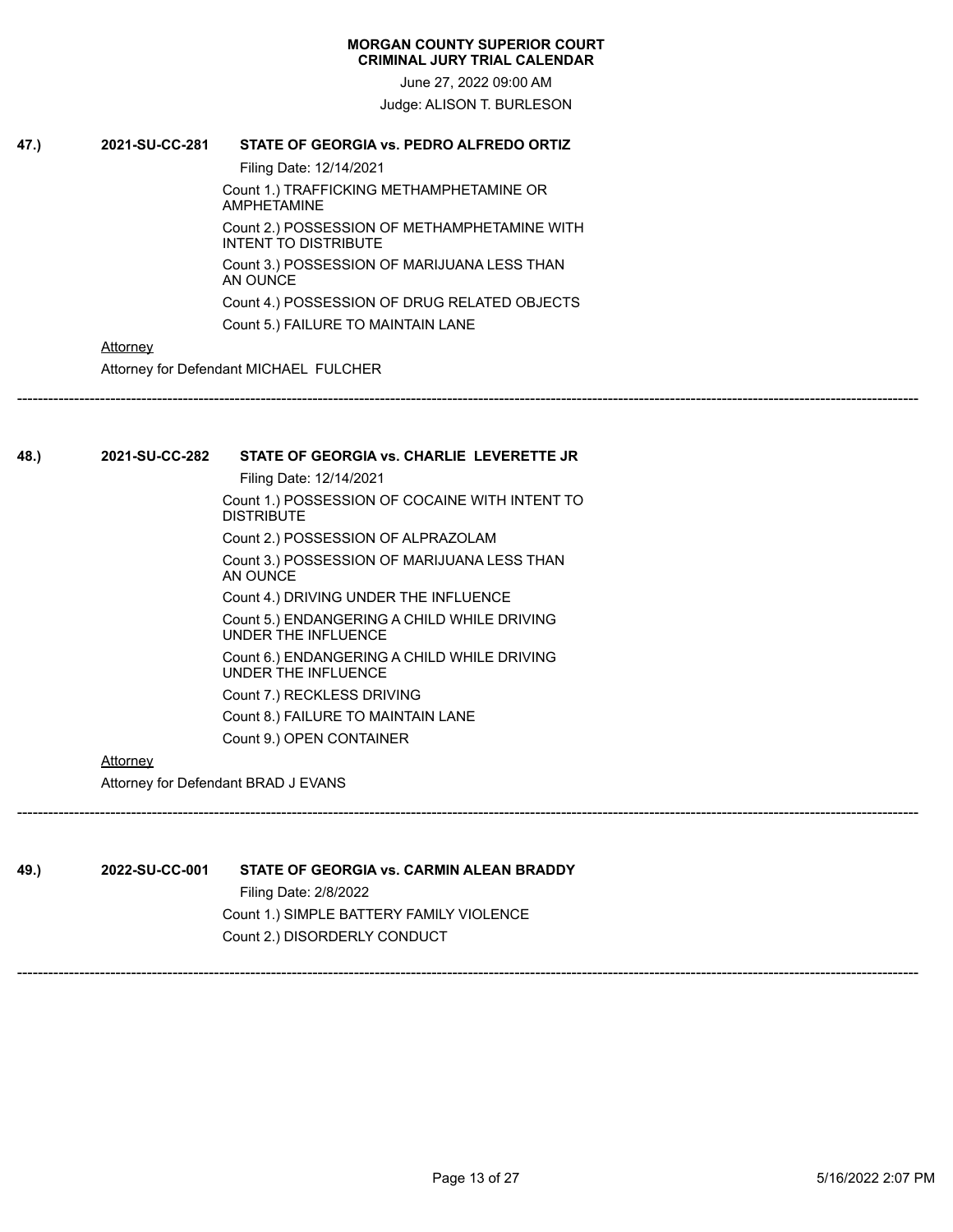June 27, 2022 09:00 AM Judge: ALISON T. BURLESON

------------------------------------------------------------------------------------------------------------------------------------------------------------------------------

------------------------------------------------------------------------------------------------------------------------------------------------------------------------------

------------------------------------------------------------------------------------------------------------------------------------------------------------------------------

------------------------------------------------------------------------------------------------------------------------------------------------------------------------------

**50.) 2022-SU-CC-002 STATE OF GEORGIA vs. SAMMY COWAN** Filing Date: 2/8/2022 Count 1.) SPEEDING Count 2.) SPEEDING

**51.) 2022-SU-CC-004 STATE OF GEORGIA vs. BOBBY CHAD EVANS JR** Filing Date: 2/8/2022 Count 1.) POSSESSION OF METHAMPHETAMINE Count 2.) POSSESSION OF DRUG RELATED OBJECTS Count 3.) OBSTRUCTION OF AN OFFICER Count 4.) CRIMINAL TRESPASS IN A STATE PARK **Attorney** 

Attorney for Defendant TIMOTHY L LAM

**52.) 2022-SU-CC-004 STATE OF GEORGIA vs. BRITTNEE LEIGH BARBER** Filing Date: 2/8/2022 Count 1.) POSSESSION OF METHAMPHETAMINE Count 2.) POSSESSION OF DRUG RELATED OBJECTS Count 3.) OBSTRUCTION OF AN OFFICER **Attorney** 

Attorney for Defendant JOHN H BRADLEY

**53.) 2022-SU-CC-006 STATE OF GEORGIA vs. BRUCE ANTHONY ANGEL** Filing Date: 2/8/2022 Count 1.) POSSESSION OF OXYCODONE Count 2.) FAILURE TO MAINTAIN LANE Count 3.) SPEEDING

**54.) 2022-SU-CC-009 STATE OF GEORGIA vs. LAGREGORY KESHAWN BURKE** Filing Date: 2/8/2022 Count 1.) CRIMINAL TRESPASS Count 2.) DISORDERLY CONDUCT **Attorney** 

Attorney for Defendant JOHN H BRADLEY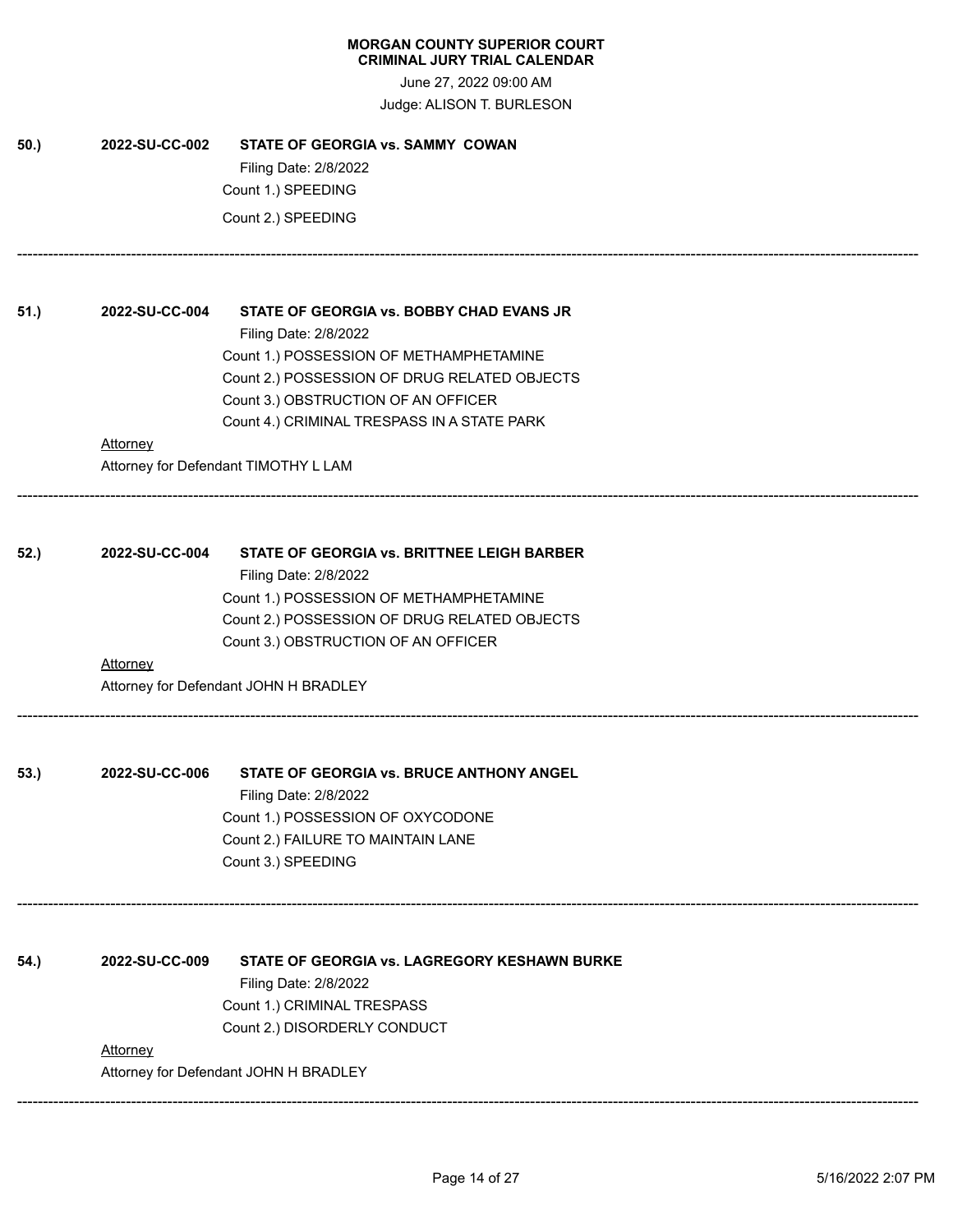June 27, 2022 09:00 AM Judge: ALISON T. BURLESON

------------------------------------------------------------------------------------------------------------------------------------------------------------------------------

------------------------------------------------------------------------------------------------------------------------------------------------------------------------------

------------------------------------------------------------------------------------------------------------------------------------------------------------------------------

**55.) 2022-SU-CC-012 STATE OF GEORGIA vs. SUSAN ANN YARBERRY**

Filing Date: 2/14/2022 Count 1.) THEFT BY TAKING

**Attorney** 

Attorney for Defendant JOHN H BRADLEY

**56.) 2022-SU-CC-015 STATE OF GEORGIA vs. SHANNON LATEIL REDD** Filing Date: 3/8/2022 Count 1.) AGGRAVATED ASSAULT Count 2.) CRUELTY TO CHILDREN IN THE SECOND **DEGREE** Count 3.) CRUELTY TO CHILDREN IN THE SECOND **DEGREE** 

**Attorney** 

Attorney for Defendant JOHNNY C WALLER

**57.) 2022-SU-CC-016 STATE OF GEORGIA vs. MARIAH CHERISE EDMONDS** Filing Date: 3/8/2022 Count 1.) FLEEING OR ATTEMPTING TO ELUDE A POLICE OFFICER Count 2.) FLEEING OR ATTEMPTING TO ELUDE A POLICE OFFICER Count 3.) THEFT BY RECEIVING STOLEN PROPERTY Count 4.) POSSESSION OF MARIJUANA LESS THAN AN OUNCE Count 5.) POSSESSION OF DRUG RELATED OBJECTS Count 6.) RECKLESS DRIVING **Attorney** Attorney for Defendant JOHN H BRADLEY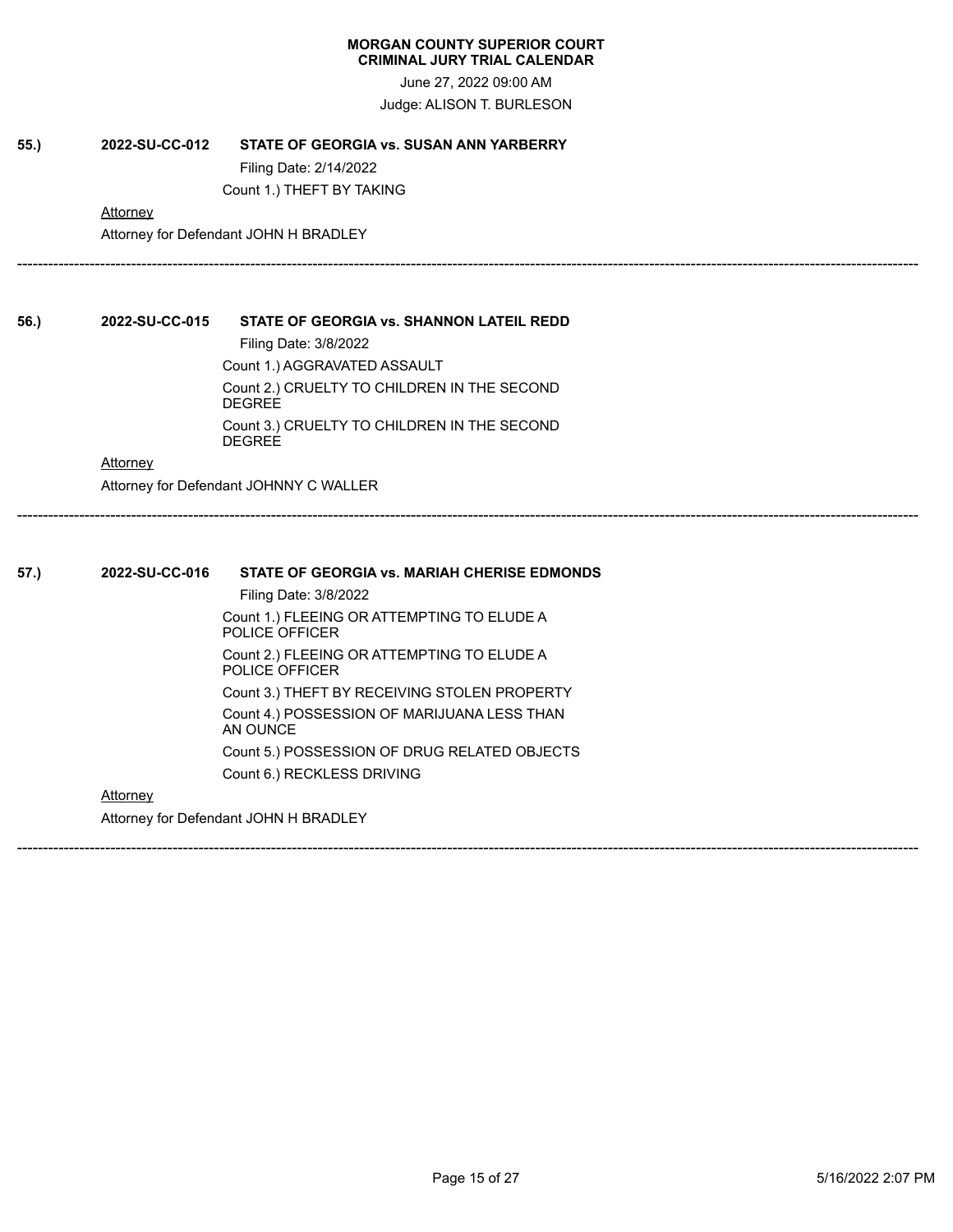June 27, 2022 09:00 AM Judge: ALISON T. BURLESON

------------------------------------------------------------------------------------------------------------------------------------------------------------------------------

------------------------------------------------------------------------------------------------------------------------------------------------------------------------------

------------------------------------------------------------------------------------------------------------------------------------------------------------------------------

# **58.) 2022-SU-CC-017 STATE OF GEORGIA vs. THOMAS JASON HONDROS**

Filing Date: 3/8/2022 Count 1.) POSSESSION OF MARIJUANA WITH INTENT TO DISTRIBUTE Count 2.) POSSESSION OF MARIJUANA MORE THAN AN OUNCE Count 3.) POSSESSION OF THC OIL Count 4.) POSSESSION OF DRUG RELATED OBJECTS Count 5.) DRIVING UNDER THE INFLUENCE Count 6.) DRIVING UNDER THE INFLUENCE Count 7.) FAILURE TO MAINTAIN LANE

# **Attorney**

Attorney for Defendant TRAVIS M GLAHN

# **59.) 2022-SU-CC-018 STATE OF GEORGIA vs. BRANDON PETERS**

Filing Date: 3/8/2022

Count 1.) TAMPERING WITH THE OPERATION OF AN ELECTRONIC MONITORING DEVICE

### **Attorney**

Attorney for Defendant CHARLES BARROW

# **60.) 2022-SU-CC-019 STATE OF GEORGIA vs. ANTRONE TREMAINE HUGHES**

Filing Date: 3/8/2022 Count 1.) ENTERING AN AUTOMOBILE Count 2.) THEFT BY TAKING

#### **Attorney**

Attorney for Defendant JOHN H BRADLEY

**61.) 2022-SU-CC-020 STATE OF GEORGIA vs. MICHAEL DWAYNE MORGAN** Filing Date: 3/8/2022 Count 1.) THEFT BY TAKING Count 2.) FAILURE TO REGISTER AS SEX OFFENDER Count 3.) FAILURE TO REGISTER AS SEX OFFENDER Count 4.) FAILURE TO REGISTER AS SEX OFFENDER **Attorney** 

Attorney for Defendant JOHN H BRADLEY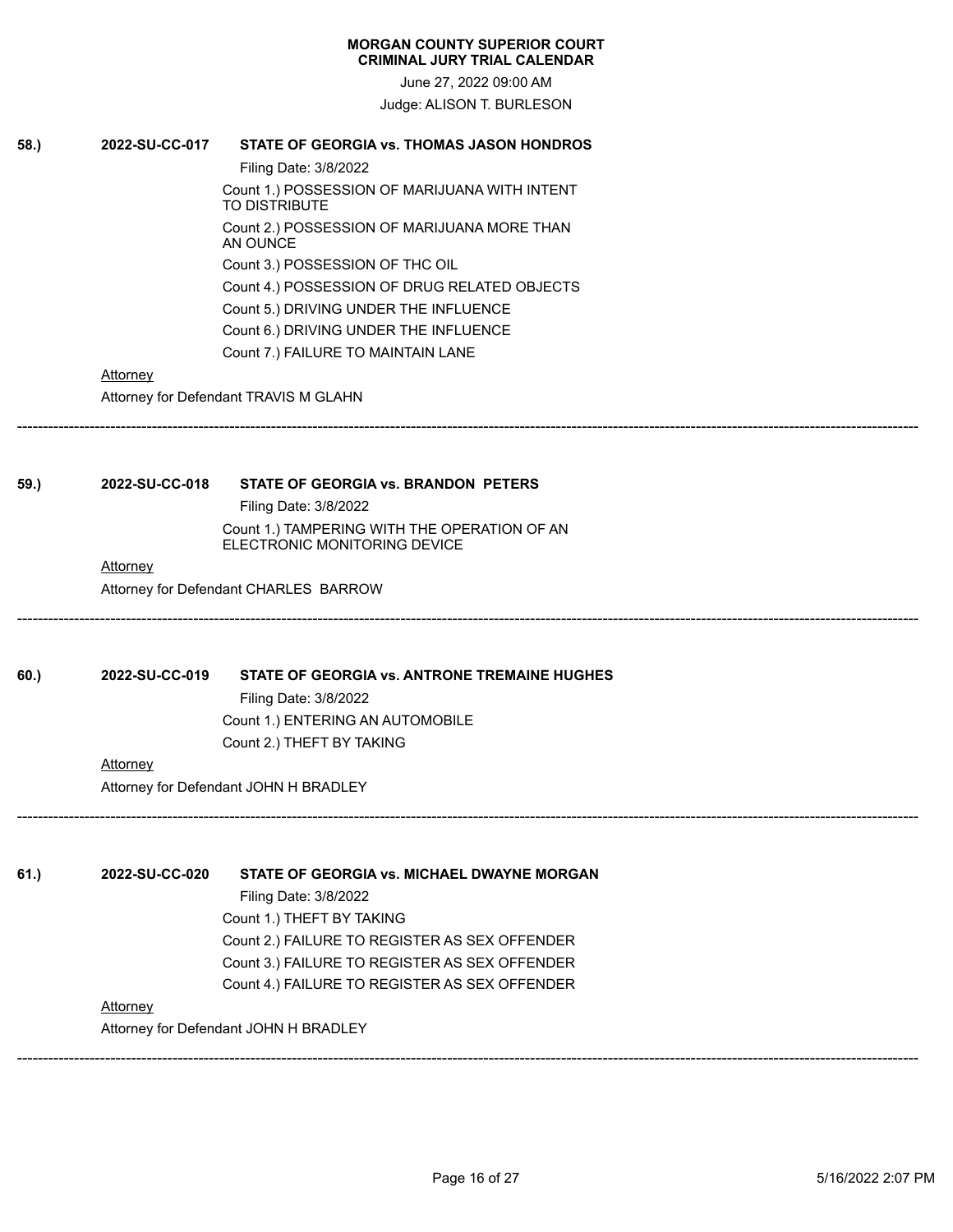June 27, 2022 09:00 AM Judge: ALISON T. BURLESON

------------------------------------------------------------------------------------------------------------------------------------------------------------------------------

------------------------------------------------------------------------------------------------------------------------------------------------------------------------------

------------------------------------------------------------------------------------------------------------------------------------------------------------------------------

------------------------------------------------------------------------------------------------------------------------------------------------------------------------------

**62.) 2022-SU-CC-021 STATE OF GEORGIA vs. CHRISTOPHER J LITTLE** Filing Date: 3/8/2022 Count 1.) AGGRAVATED CHILD MOLESTATION Count 2.) STATUTORY RAPE

**63.) 2022-SU-CC-022 STATE OF GEORGIA vs. ANTHONY JEROME LUMPKIN** Filing Date: 3/8/2022 Count 1.) AGGRAVATED BATTERY Count 2.) AGGRAVATED ASSAULT Count 3.) AGGRAVATED ASSAULT

**64.) 2022-SU-CC-027 STATE OF GEORGIA vs. JUSTIN MCDANIEL** Filing Date: 3/8/2022 Count 1.) THEFT BY RECEIVING STOLEN PROPERTY Count 2.) INTERFERENCE WITH GOVERNMENT **PROPERTY** 

**Attorney** Attorney for Defendant JOHN H BRADLEY

**65.) 2022-SU-CC-029 STATE OF GEORGIA vs. THOMAS R KINNISON** Filing Date: 3/8/2022

Count 1.) AGGRAVATED ASSAULT Count 2.) AGGRAVATED ASSAULT Count 3.) AGGRAVATED BATTERY

# **Attorney**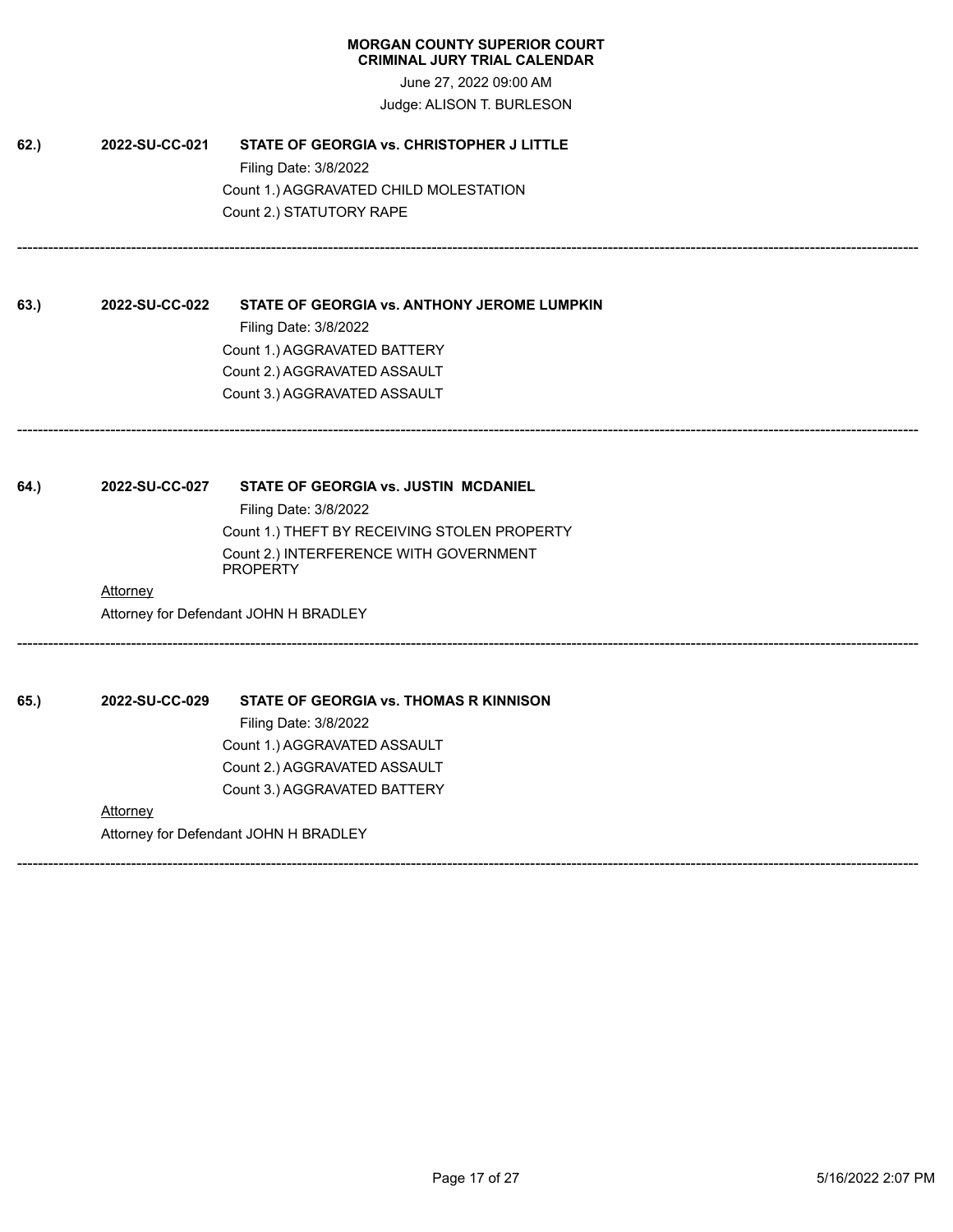June 27, 2022 09:00 AM

Judge: ALISON T. BURLESON

# **66.) 2022-SU-CC-030 STATE OF GEORGIA vs. CHIRSTOPHER AKA CHRISTOPHER SEAGRAVES**

Filing Date: 3/8/2022 Count 1.) FLEEING OR ATTEMPTING TO ELUDE A POLICE OFFICER Count 2.) FLEEING OR ATTEMPTING TO ELUDE A POLICE OFFICER Count 3.) FAILURE TO MAINTAIN LANE Count 4.) IMPROPER PASSING ON LEFT

**Attorney** 

Attorney for Defendant JOHN H BRADLEY

------------------------------------------------------------------------------------------------------------------------------------------------------------------------------

# **67.) 2022-SU-CC-031 STATE OF GEORGIA vs. MAHLON LEVI BROWN**

Filing Date: 3/8/2022 Count 1.) POSSESSION OF METHAMPHETAMINE WITH INTENT TO DISTRIBUTE Count 2.) POSSESSION OF OXYCODONE Count 3.) POSSESSION OF DEXTROAMPHETAMINE Count 4.) POSSESSION OF THC OIL Count 5.) ILLEGAL USE OF COMMUNICATION **FACILITY** Count 6.) POSSESSION OF MARIJUANA LESS THAN AN OUNCE

------------------------------------------------------------------------------------------------------------------------------------------------------------------------------

**Attorney** 

Attorney for Defendant CHARLES BARROW

**68.) 2022-SU-CC-032 STATE OF GEORGIA vs. QUINDARIOUS GLENN**

Filing Date: 3/8/2022 Count 1.) FLEEING OR ATTEMPTING TO ELUDE A POLICE OFFICER Count 2.) FLEEING OR ATTEMPTING TO ELUDE A POLICE OFFICER Count 3.) RECKLESS DRIVING Count 4.) LAYING DRAGS

**Attorney** 

Attorney for Defendant JOHN H BRADLEY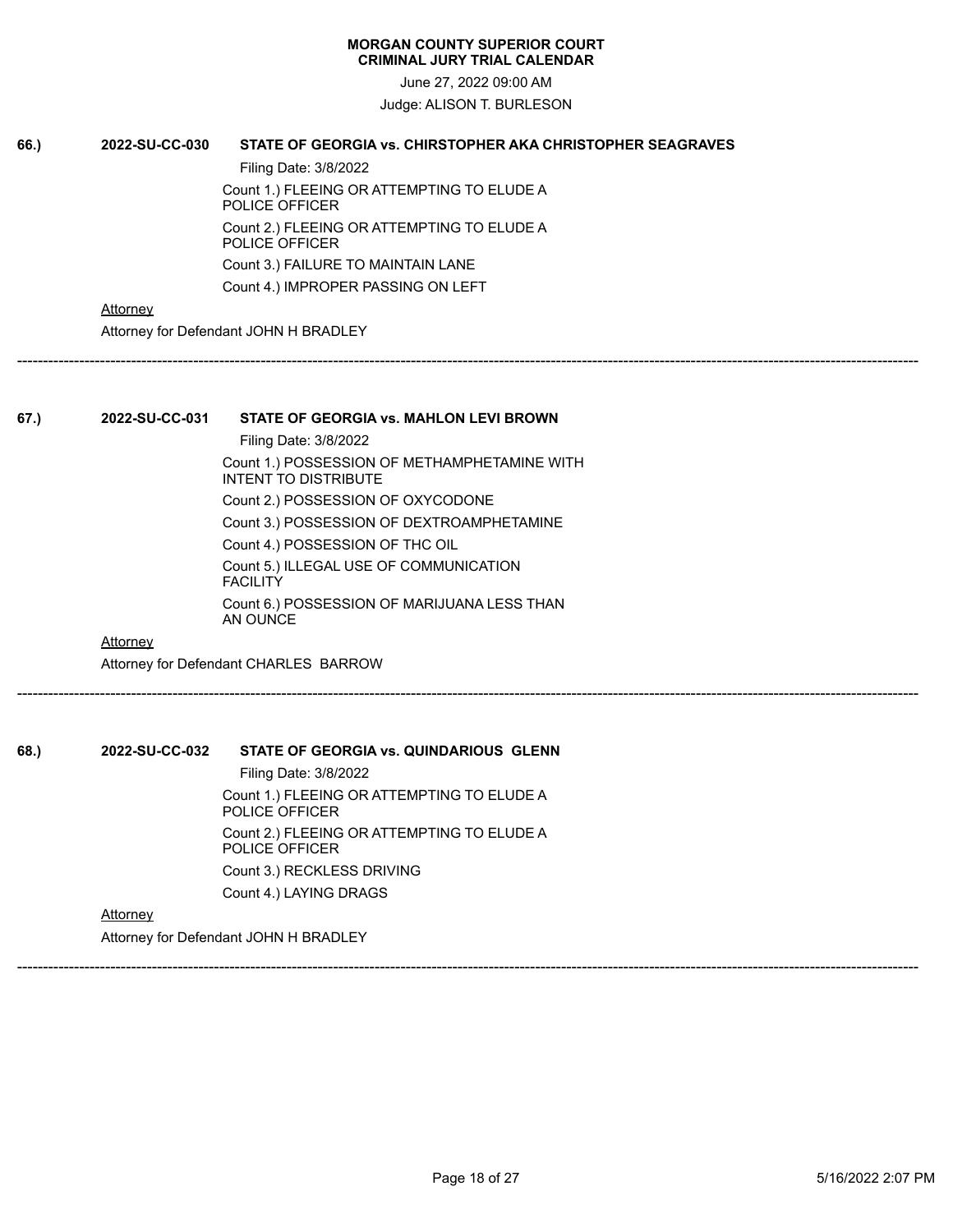June 27, 2022 09:00 AM Judge: ALISON T. BURLESON

------------------------------------------------------------------------------------------------------------------------------------------------------------------------------

------------------------------------------------------------------------------------------------------------------------------------------------------------------------------

------------------------------------------------------------------------------------------------------------------------------------------------------------------------------

------------------------------------------------------------------------------------------------------------------------------------------------------------------------------

# **69.) 2022-SU-CC-033 STATE OF GEORGIA vs. BOBRECUS FULTON**

Filing Date: 3/8/2022 Count 1.) POSSESSION OF MARIJUANA MORE THAN AN OUNCE Count 2.) THEFT BY RECEIVING STOLEN PROPERTY Count 3.) DRIVING UNDER THE INFLUENCE Count 4.) DRIVING ON SUSPENDED CANCELED OR REVOKED REGISTRATION Count 5.) POSSESSION OF FIREARM BY CONVICTED FELON

# **Attorney**

Attorney for Defendant WILLIAM R RENNIE

# **70.) 2022-SU-CC-034 STATE OF GEORGIA vs. DOUGLAS JASON DELAPENHA** Filing Date: 3/11/2022 Count 1.) DRIVING UNDER THE INFLUENCE Count 2.) DRIVING UNDER THE INFLUENCE Count 3.) FAILURE TO MAINTAIN LANE

Count 4.) OPEN CONTAINER VIOLATION

# **Attorney**

Attorney for Defendant D BENJAMIN SESSIONS

**71.) 2022-SU-CC-035 STATE OF GEORGIA vs. CEDRIC RASHARD NORMAN**

Filing Date: 3/11/2022 Count 1.) SIMPLE BATTERY

**Attorney** 

Attorney for Defendant JOHN H BRADLEY

**72.) 2022-SU-CC-036 STATE OF GEORGIA vs. ROSALIND MATHIS LESTER** Filing Date: 3/11/2022 Count 1.) SPEEDING Count 2.) SPEEDING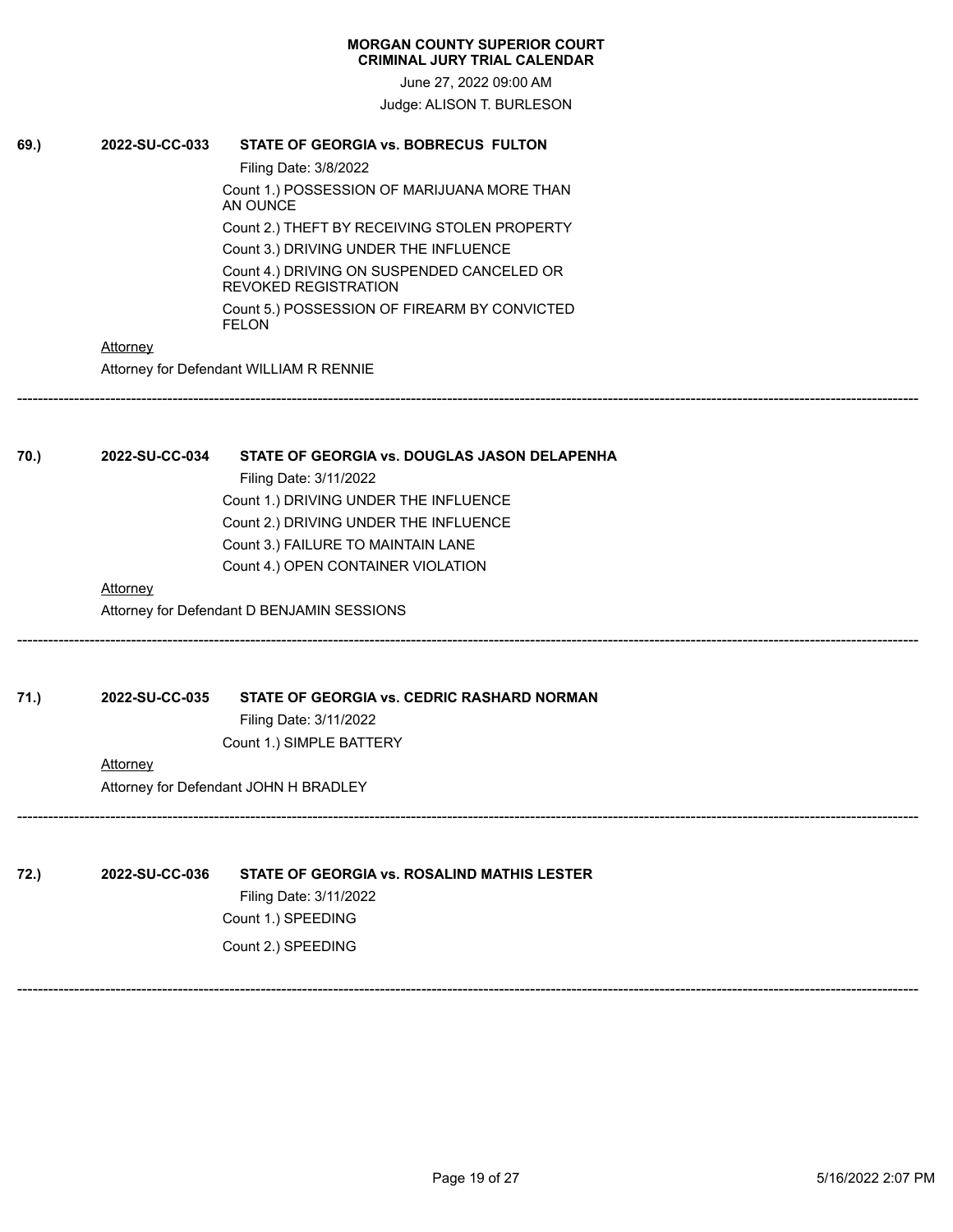June 27, 2022 09:00 AM Judge: ALISON T. BURLESON

------------------------------------------------------------------------------------------------------------------------------------------------------------------------------

------------------------------------------------------------------------------------------------------------------------------------------------------------------------------

------------------------------------------------------------------------------------------------------------------------------------------------------------------------------

------------------------------------------------------------------------------------------------------------------------------------------------------------------------------

# **73.) 2022-SU-CC-037 STATE OF GEORGIA vs. ROBERT WINSTON PALMER** Filing Date: 3/11/2022 Count 1.) BATTERY Count 2.) RECKLESS CONDUCT Count 3.) POSSESSION OF FIREARM BY CONVICTED FELON

**Attorney** 

Attorney for Defendant JOHN H BRADLEY

# **74.) 2022-SU-CC-038 STATE OF GEORGIA vs. ROBERT WINSTON PALMER**

Filing Date: 3/11/2022 Count 1.) RECKLESS CONDUCT Count 2.) RECKLESS CONDUCT Count 3.) RECKLESS CONDUCT Count 4.) SIMPLE BATTERY FAMILY VIOLENCE Count 5.) POSSESSION OF FIREARM BY CONVICTED FELON

### **Attorney**

Attorney for Defendant JOHN H BRADLEY

# **75.) 2022-SU-CC-039 STATE OF GEORGIA vs. TIFFANY RAE BEAM**

Filing Date: 3/10/2022 Count 1.) CRIMINAL TRESPASS Count 2.) THEFT BY TAKING

#### **Attorney**

Attorney for Defendant S BRETT MIZERAK

# **76.) 2022-SU-CC-041 STATE OF GEORGIA vs. AHMAD BERSHARD COOPER**

Filing Date: 3/10/2022

Count 1.) FLEEING OR ATTEMPTING TO ELUDE A POLICE OFFICER

# **Attorney**

Attorney for Defendant TIFFANY JONES ELLENBERG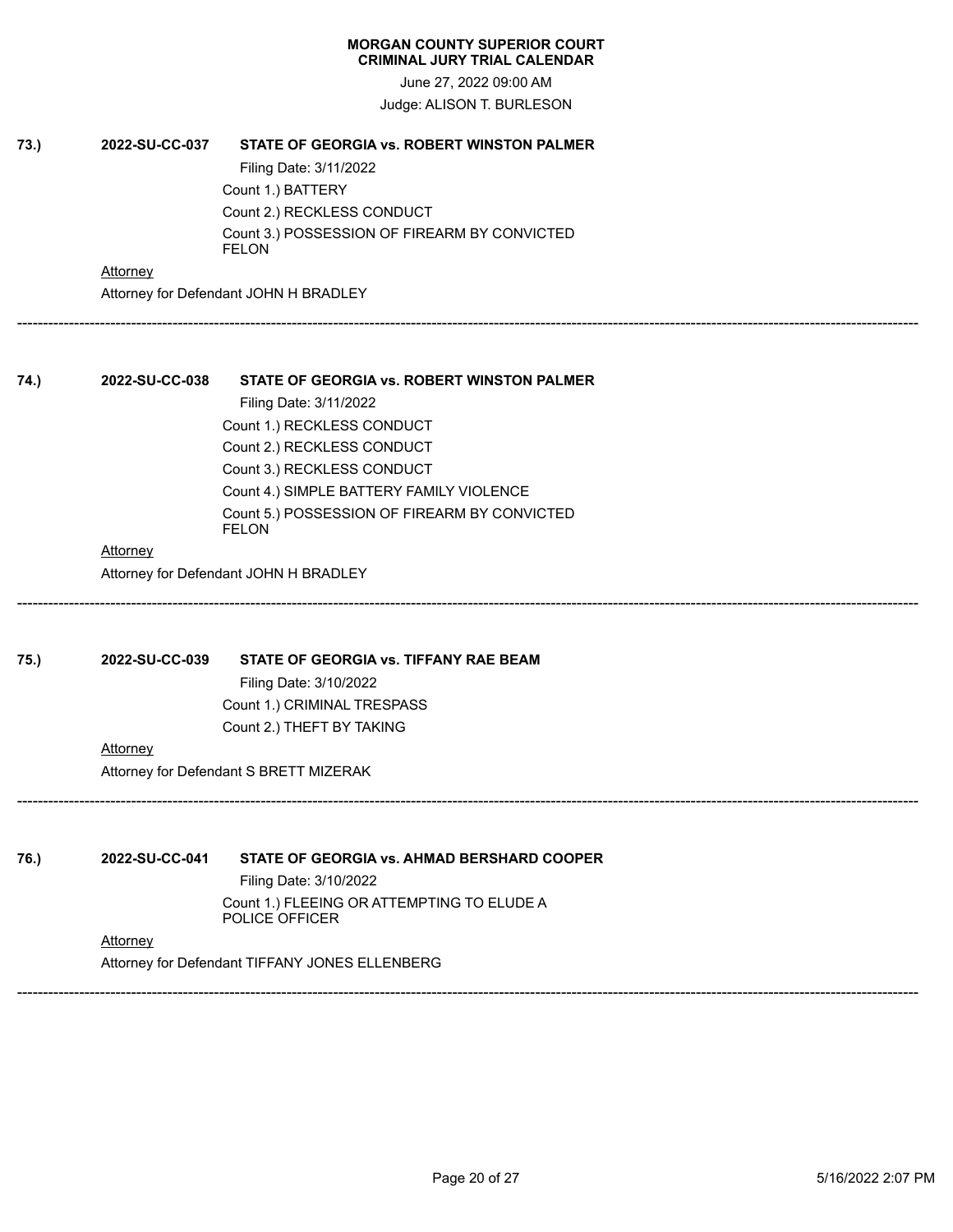June 27, 2022 09:00 AM Judge: ALISON T. BURLESON

**77.) 2022-SU-CC-042 STATE OF GEORGIA vs. KIRA DUNKLIN**

|      |                 | Filing Date: 3/10/2022                           |
|------|-----------------|--------------------------------------------------|
|      |                 | Count 1.) FAILURE TO YIELD TO EMERGENCY          |
|      |                 | <b>VEHICLES</b>                                  |
|      |                 | Count 2.) SPEEDING                               |
|      |                 | Count 3.) OBSTRUCTION OF AN OFFICER              |
|      | <b>Attorney</b> |                                                  |
|      |                 | Attorney for Defendant JOHN H BRADLEY            |
|      |                 |                                                  |
| 78.) | 2022-SU-CC-043  | <b>STATE OF GEORGIA vs. DAMARCUS LEON GREENE</b> |
|      |                 | Filing Date: 3/10/2022                           |
|      |                 | Count 1.) DRIVING UNDER THE INFLUENCE            |
|      |                 | Count 2.) OPEN CONTAINER                         |
|      | <b>Attorney</b> |                                                  |
|      |                 | Attorney for Defendant MICHAEL S KATZ            |
|      |                 |                                                  |
| 79.) | 2022-SU-CC-044  | STATE OF GEORGIA vs. KEVIN TYLER HARRIS          |
|      |                 | Filing Date: 3/10/2022                           |
|      |                 | Count 1.) HIT AND RUN                            |
|      |                 | Count 2.) CRIMINAL TRESPASS                      |
|      | Attorney        |                                                  |
|      |                 | Attorney for Defendant BRAD J EVANS              |
|      |                 |                                                  |
| 80.) | 2022-SU-CC-045  | STATE OF GEORGIA vs. VERNON RAY JOHNSON          |
|      |                 | Filing Date: 3/10/2022                           |
|      |                 | Count 1.) DRIVING UNDER THE INFLUENCE            |
|      |                 | Count 2.) POSSESSION OF DRUG RELATED OBJECTS     |
|      | Attorney        |                                                  |
|      |                 | Attorney for Defendant MARK A SULLIVAN           |
| 81.) | 2022-SU-CC-046  | STATE OF GEORGIA vs. DARYL ROY JONES             |
|      |                 |                                                  |
|      |                 | Filing Date: 3/10/2022                           |
|      |                 | Count 1.) THEFT BY RECEIVING STOLEN PROPERTY     |
|      | Attorney        |                                                  |
|      |                 | Attorney for Defendant MARTIN C PUETZ            |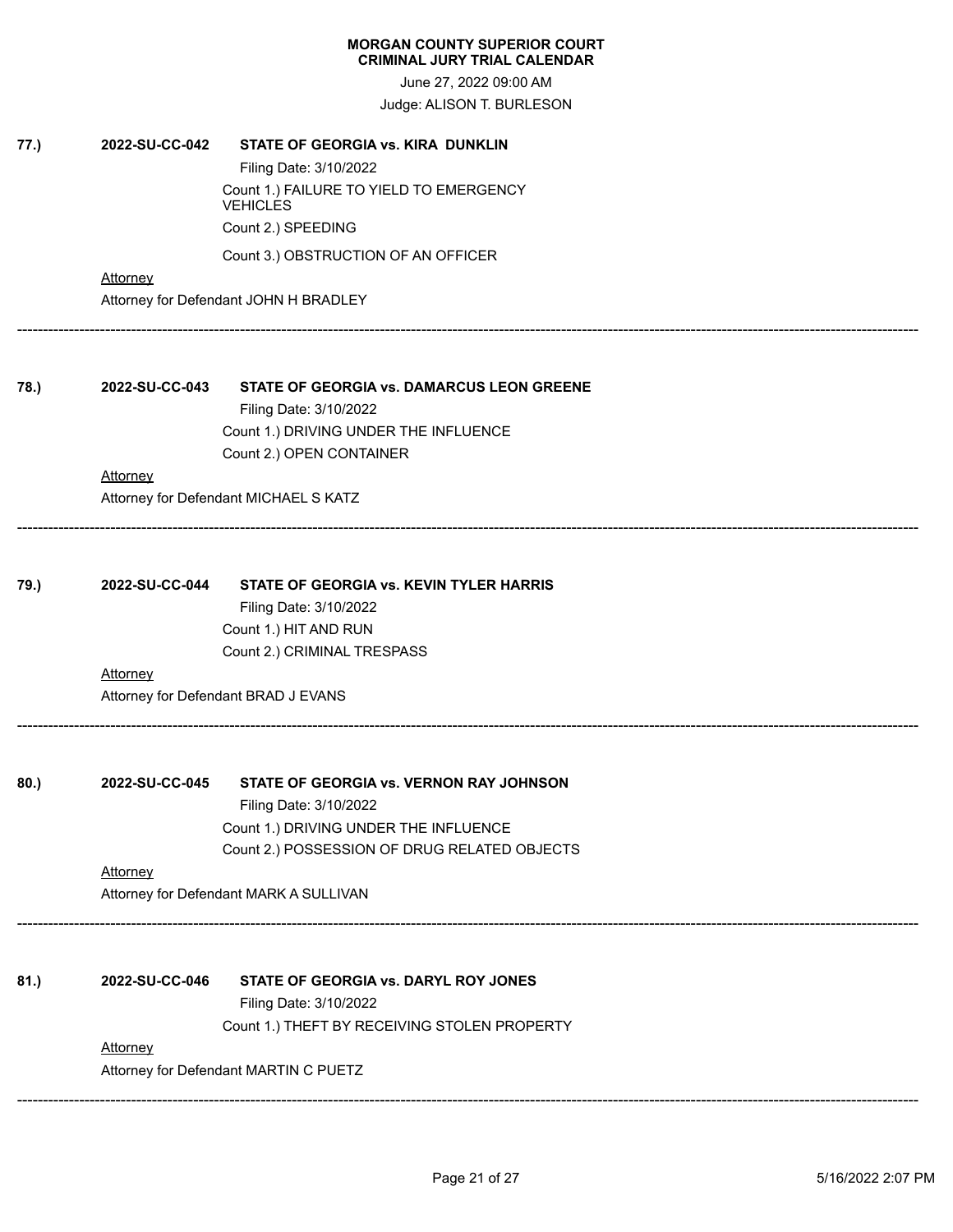June 27, 2022 09:00 AM Judge: ALISON T. BURLESON

------------------------------------------------------------------------------------------------------------------------------------------------------------------------------

------------------------------------------------------------------------------------------------------------------------------------------------------------------------------

------------------------------------------------------------------------------------------------------------------------------------------------------------------------------

------------------------------------------------------------------------------------------------------------------------------------------------------------------------------

| 82.) | 2022-SU-CC-048 | STATE OF GEORGIA vs. JOSHUA DONALD MOORMAN                |
|------|----------------|-----------------------------------------------------------|
|      |                | Filing Date: 3/10/2022                                    |
|      |                | Count 1.) DRIVING UNDER THE INFLUENCE                     |
|      |                | Count 2.) OPEN CONTAINER                                  |
|      |                | Count 3.) VIOLATION OF DUTY UPON STRIKING FIXED<br>OBJECT |
|      | Attorney       |                                                           |

Attorney for Defendant DAVID HOLMES

**83.) 2022-SU-CC-049 STATE OF GEORGIA vs. ANDREW KELLY ODISHOO** Filing Date: 3/10/2022

Count 1.) DRIVING UNDER THE INFLUENCE

# **Attorney**

Attorney for Defendant TONY L BLAIR

| 84.) | 2022-SU-CC-050 | <b>STATE OF GEORGIA vs. SHYLEK PRINGLE</b> |
|------|----------------|--------------------------------------------|
|      |                |                                            |

Filing Date: 3/10/2022 Count 1.) DRIVING UNDER THE INFLUENCE Count 2.) FAILURE TO MAINTAIN LANE

# **Attorney**

Attorney for Defendant JOHN H BRADLEY

**85.) 2022-SU-CC-052 STATE OF GEORGIA vs. LARRY DARNELL SMITH** Filing Date: 3/10/2022 Count 1.) TERRORISTIC THREATS Count 2.) OBSTRUCTION OF AN OFFICER

# **Attorney**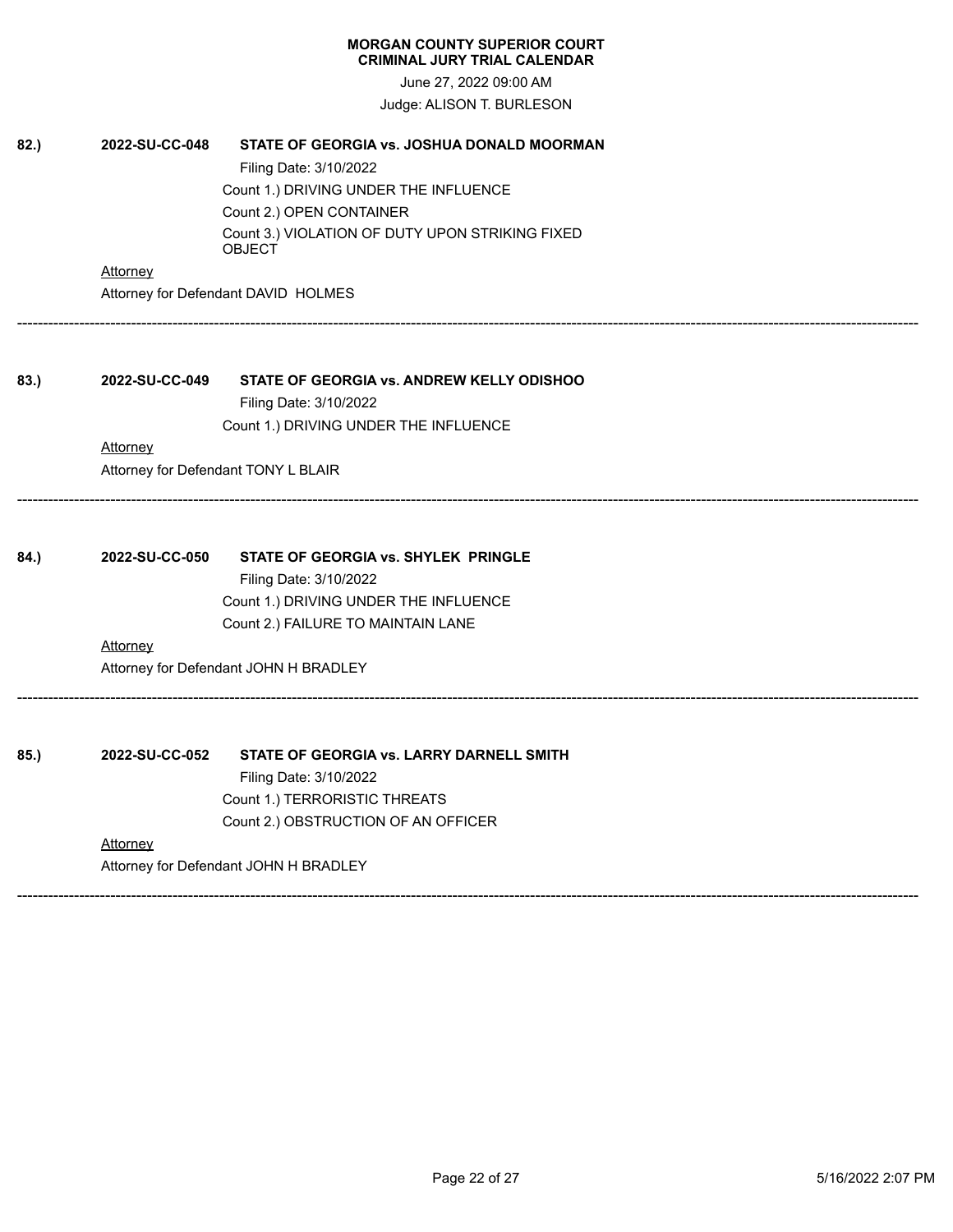| <b>MORGAN COUNTY SUPERIOR COURT</b> |  |
|-------------------------------------|--|
| <b>CRIMINAL JURY TRIAL CALENDAR</b> |  |

June 27, 2022 09:00 AM Judge: ALISON T. BURLESON

| 86.) | 2022-SU-CC-053 | STATE OF GEORGIA vs. MICHAEL JEROME SNIPES-WATKINS            |
|------|----------------|---------------------------------------------------------------|
|      |                | Filing Date: 3/10/2022                                        |
|      |                | Count 1.) CROSSING THE GUARD LINE WITH<br>CONTRABAND          |
|      |                | Count 2.) POSSESSION OF MARIJUNA LESS THAN AN<br><b>OUNCE</b> |
|      |                | Count 3.) DRIVING WITHOUT A LICENSE                           |
|      |                | Count 4.) NO PROOF OF INSURANCE                               |
|      |                | Count 5.) FAILURE TO WEAR SEAT SAFETY BELT                    |
| 87.) | 2022-SU-CC-054 | STATE OF GEORGIA vs. JHORI RAJAN WADE                         |
|      |                | Filing Date: 3/10/2022                                        |
|      |                | Count 1.) THEFT BY TAKING                                     |
|      | Attorney       |                                                               |
|      |                | Attorney for Defendant JOHN H BRADLEY                         |
|      |                |                                                               |
| 88.) | 2022-SU-CC-055 | STATE OF GEORGIA vs. FREDERICK DEAN WALKER                    |
|      |                | Filing Date: 3/11/2022                                        |
|      |                | Count 1.) POSSESSION OF FIREARM BY CONVICTED<br><b>FELON</b>  |
|      |                |                                                               |
| 89.) | 2022-SU-CC-056 | STATE OF GEORGIA vs. ANFERNEE DIEGO WALLER                    |
|      |                | Filing Date: 3/10/2022                                        |
|      |                | Count 1.) POSSESSION OF OXYCODONE                             |
|      |                | Count 2.) POSSESSION OF ALPRAZOLAM                            |
|      |                | Count 3.) DRIVING UNDER THE INFLUENCE                         |
|      |                | Count 4.) DRIVING UNDER THE INFLUENCE                         |
|      |                | Count 5.) POSSESSION OF MARIJUANA LESS THAN<br>AN OUNCE       |
|      |                |                                                               |
| 90.) | 2022-SU-CC-057 | STATE OF GEORGIA vs. ANFERNEE DIEGO WALLER                    |
|      |                | Filing Date: 3/10/2022                                        |
|      |                | Count 1.) CROSSING THE GUARD LINE WITH<br>CONTRABAND          |
|      |                | Count 2.) THEFT BY SHOPLIFTING                                |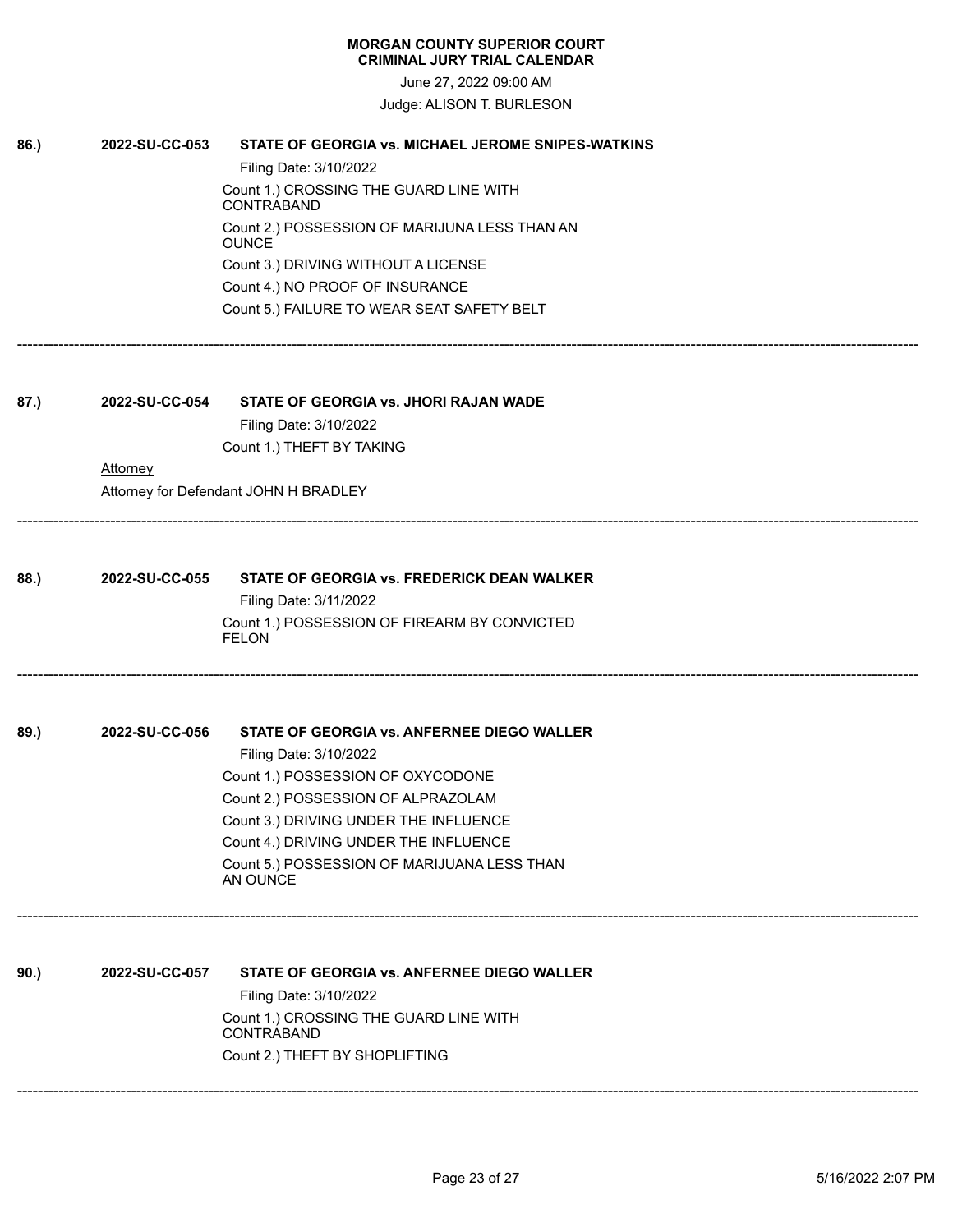June 27, 2022 09:00 AM Judge: ALISON T. BURLESON

------------------------------------------------------------------------------------------------------------------------------------------------------------------------------

------------------------------------------------------------------------------------------------------------------------------------------------------------------------------

**91.) 2022-SU-CC-058 STATE OF GEORGIA vs. COSBY DEMEECHI WINFREY** Filing Date: 3/10/2022 Count 1.) SIMPLE BATTERY Count 2.) OBSTRUCTION OF AN OFFICER

**92.) 2022-SU-CC-059 STATE OF GEORGIA vs. PATRICIA MATHIS** Filing Date: 3/14/2022 Count 1.) THEFT BY SHOPLIFTING Count 2.) THEFT BY SHOPLIFTING Count 3.) THEFT BY SHOPLIFTING Count 4.) THEFT BY SHOPLIFTING **Attorney** Attorney for Defendant JOHN H BRADLEY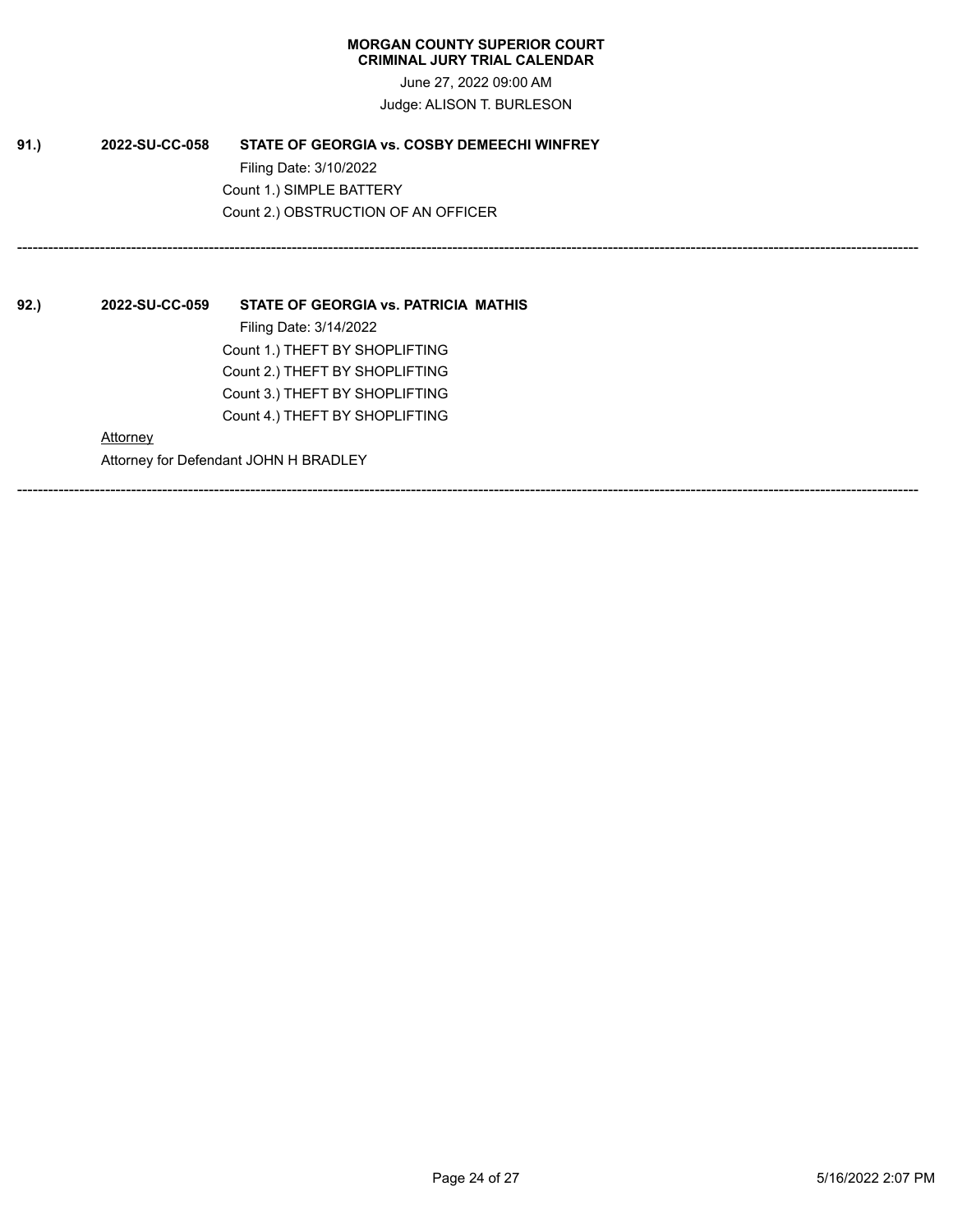June 27, 2022 09:00 AM Judge: ALISON T. BURLESON

| Name                                  | <b>Case Number</b> | ltem#          |
|---------------------------------------|--------------------|----------------|
| AKIN, SHANE CALAIS                    | 2021-SU-CC-207     | 28             |
| ANGEL, BRUCE ANTHONY                  | 2022-SU-CC-006     | 53             |
| <b>BAILEY, DARMON KAREEN</b>          | 2021-SU-CC-233     | 31             |
| <b>BARBER, BRITTNEE LEIGH</b>         | 2022-SU-CC-004     | 52             |
| BARNES, WILLIAM ANTONIO               | 2020-SU-CC-030     | 3              |
| <b>BEAM, TIFFANY RAE</b>              | 2022-SU-CC-039     | 75             |
| BELL, EDWARD DWAYNE                   | 2020-SU-CC-022     | $\overline{2}$ |
| BENTON, QUINTAVIOUS DAVON             | 2021-SU-CC-064     | 16             |
| BRADDY, CARMIN ALEAN                  | 2022-SU-CC-001     | 49             |
| BROWN, MAHLON LEVI                    | 2022-SU-CC-031     | 67             |
| BURKE, LAGREGORY KESHAWN              | 2022-SU-CC-009     | 54             |
| <b>BURROUGHS, CATHERINE ELIZABETH</b> | 2021-SU-CC-116     | 23             |
| CAMPBELL, TORI KANESHA                | 2021-SU-CC-235     | 32             |
| CLAWSON, TAYLOR O                     | 2021-SU-CC-237     | 33             |
| COATS, ROY                            | 2021-SU-CC-199     | 27             |
| CONN, DAWSON LEE                      | 2021-SU-CC-238     | 34             |
| COOPER, AHMAD BERSHARD                | 2022-SU-CC-041     | 76             |
| COOPER, RICO JERMAINE                 | 2021-SU-CC-072     | 17             |
| COWAN, SAMMY                          | 2022-SU-CC-002     | 50             |
| DASHER, JED                           | 2021-SU-CC-092     | 21             |
| DEJESUS, KRISTEN EMILIA               | 2021-SU-CC-239     | 35             |
| DELAPENHA, DOUGLAS JASON              | 2022-SU-CC-034     | 70             |
| DORSEY, DELANIUS QUINTREL             | 2021-SU-CC-276     | 43             |
| DUNKLIN, KIRA                         | 2022-SU-CC-042     | 77             |
| EDMONDS, MARIAH CHERISE               | 2022-SU-CC-016     | 57             |
| EVANS JR, BOBBY CHAD                  | 2022-SU-CC-004     | 51             |
| FLOYD, DIKEYNIAN TYSHOUN              | 2021-SU-CC-056     | 12             |
| FORTE, CARDOVA JAMAR                  | 2021-SU-CC-214     | 30             |
| FULTON, BOBRECUS                      | 2022-SU-CC-033     | 69             |
| GILCHRIST, MAKIAH ISAIAH              | 2021-SU-CC-241     | 36             |
| <b>GLENN, QUINDARIOUS</b>             | 2022-SU-CC-032     | 68             |
| <b>GREENE, DAMARCUS LEON</b>          | 2022-SU-CC-043     | 78             |
| HARRIS, KEVIN TYLER                   | 2022-SU-CC-044     | 79             |
| HOLLAND, ERIC ASHLEY                  | 2021-SU-CC-128     | 25             |
| HONDROS, THOMAS JASON                 | 2022-SU-CC-017     | 58             |
| HOWIE, LAKESHA LATAY                  | 2021-SU-CC-280     | 46             |
| HUDSON, JOSHUA SCOTT                  | 2021-SU-CC-245     | 37             |
| HUGHES, ANTRONE TREMAINE              | 2022-SU-CC-019     | 60             |
| JENKINS, AARON LAMONT                 | 2021-SU-CC-061     | 15             |
| JOHNSON, DARRON J                     | 2020-SU-CC-175     | 5              |
| JOHNSON, DARRON J                     | 2020-SU-CC-218     | 9              |
| JOHNSON, SHAMAR RAFEAL                | 2021-SU-CC-248     | 38             |
| JOHNSON, VERNON RAY                   | 2022-SU-CC-045     | 80             |
| JONES, DARYL ROY                      | 2022-SU-CC-046     | 81             |
| KILLINGER, ROBERT TRAVIS              | 2021-SU-CC-250     | 39             |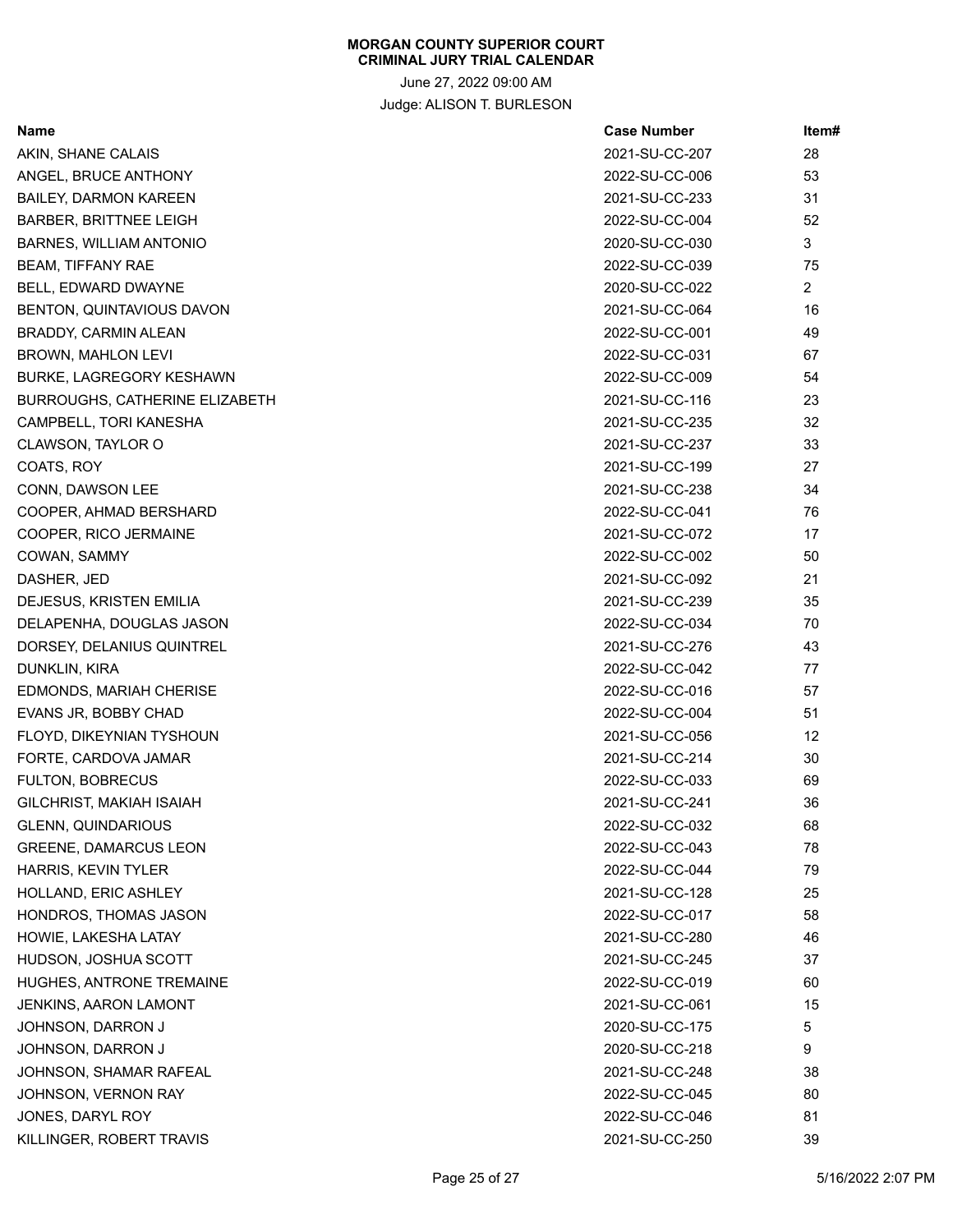June 27, 2022 09:00 AM Judge: ALISON T. BURLESON

| Name                                   | <b>Case Number</b> | Item# |
|----------------------------------------|--------------------|-------|
| KINNISON, THOMAS R                     | 2022-SU-CC-029     | 65    |
| KITCHENS, MICHAEL JERRELL              | 2021-SU-CC-104     | 22    |
| LESTER, ROSALIND MATHIS                | 2022-SU-CC-036     | 72    |
| LEVER, JEFFREY THOMAS                  | 2021-SU-CC-251     | 40    |
| LEVERETTEJR, CHARLIE                   | 2021-SU-CC-282     | 48    |
| LIGHTSEY, CRYSTAL RENEE                | 2021-SU-CC-077     | 18    |
| LITTLE, CHRISTOPHER J                  | 2022-SU-CC-021     | 62    |
| LUMPKIN, ANTHONY JEROME                | 2022-SU-CC-022     | 63    |
| MASSEY, JOEL JACOBS                    | 2021-SU-CC-278     | 45    |
| <b>MATHIS, PATRICIA</b>                | 2022-SU-CC-059     | 92    |
| MCDANIEL, JUSTIN                       | 2022-SU-CC-027     | 64    |
| MCGEE, KEMONICA                        | 2020-SU-CC-199     | 8     |
| MOORE, ROOSEVELT TIMOTHY               | 2021-SU-CC-277     | 44    |
| MOORMAN, JOSHUA DONALD                 | 2022-SU-CC-048     | 82    |
| MORGAN, MICHAEL DWAYNE                 | 2022-SU-CC-020     | 61    |
| NELSONJR, LEROY                        | 2021-SU-CC-131     | 26    |
| NICHOLS, MICHAEL ALLEN                 | 2021-SU-CC-258     | 41    |
| NORMAN, CEDRIC RASHARD                 | 2022-SU-CC-035     | 71    |
| ODISHOO, ANDREW KELLY                  | 2022-SU-CC-049     | 83    |
| OGLESBY, RICTAVIAN DESMON              | 2021-SU-CC-078     | 19    |
| ORTIZ, PEDRO ALFREDO                   | 2021-SU-CC-281     | 47    |
| PALMER, ROBERT WINSTON                 | 2022-SU-CC-037     | 73    |
| PALMER, ROBERT WINSTON                 | 2022-SU-CC-038     | 74    |
| PEEK, DAMARCUS TREYVONE                | 2021-SU-CC-126     | 24    |
| PETERS, BRANDON                        | 2022-SU-CC-018     | 59    |
| PETERSON, JOSEPH                       | 2020-SU-CC-178     | 6     |
| PRINGLE, SHYLEK                        | 2022-SU-CC-050     | 84    |
| RACKLEY, ANTHONY JAMES                 | 2021-SU-CC-052     | 11    |
| RAY, MAYNARD MOSES                     | 2020-SU-CC-039     | 4     |
| REDD, SHANNON LATEIL                   | 2022-SU-CC-015     | 56    |
| RICKARD, RYAN                          | 2019-SU-CC-142     | 1     |
| ROBERSON, BOBBY LEE                    | 2021-SU-CC-050     | 10    |
| SEAGRAVES, CHIRSTOPHER AKA CHRISTOPHER | 2022-SU-CC-030     | 66    |
| SMITH, LARRY DARNELL                   | 2022-SU-CC-052     | 85    |
| SNIPES-WATKINS, MICHAEL JEROME         | 2022-SU-CC-053     | 86    |
| STONE, CAROL LEE                       | 2021-SU-CC-267     | 42    |
| TEASLEY, QUINNTYLIS DEMARCUS           | 2021-SU-CC-078     | 20    |
| WADE, JHORI RAJAN                      | 2022-SU-CC-054     | 87    |
| <b>WALKER, FREDERICK DEAN</b>          | 2022-SU-CC-055     | 88    |
| WALLER, ANFERNEE DIEGO                 | 2022-SU-CC-056     | 89    |
| WALLER, ANFERNEE DIEGO                 | 2022-SU-CC-057     | 90    |
| WARES, KALIQ RAHSHAN                   | 2021-SU-CC-057     | 13    |
| <b>WATKINS, RYAN SCOTT</b>             | 2021-SU-CC-209     | 29    |
| <b>WESTON, ADRIAN DARNYELL</b>         | 2021-SU-CC-060     | 14    |
| WINFREY, COSBY DEMEECHI                | 2022-SU-CC-058     | 91    |